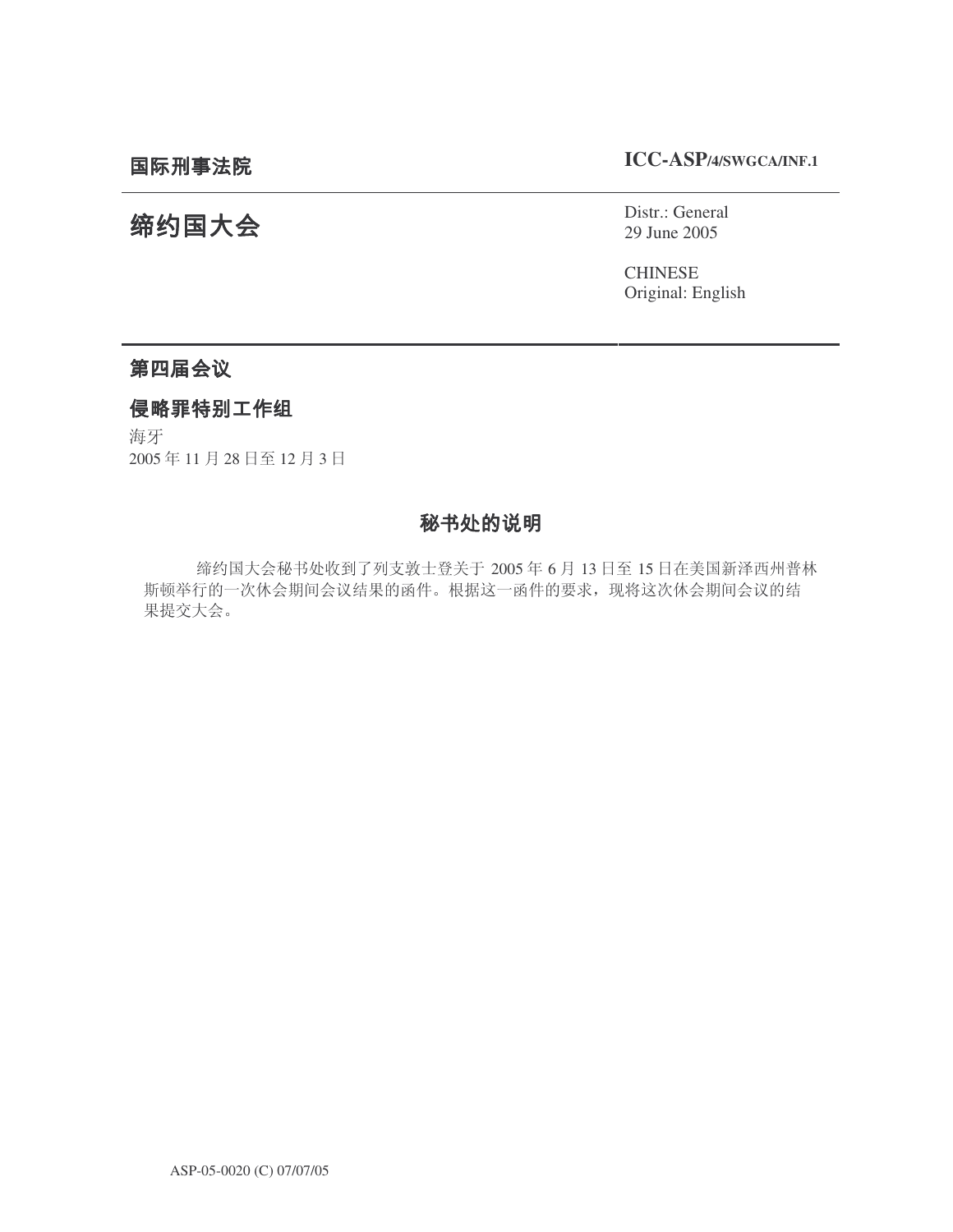**[**ぎⱑ义**]**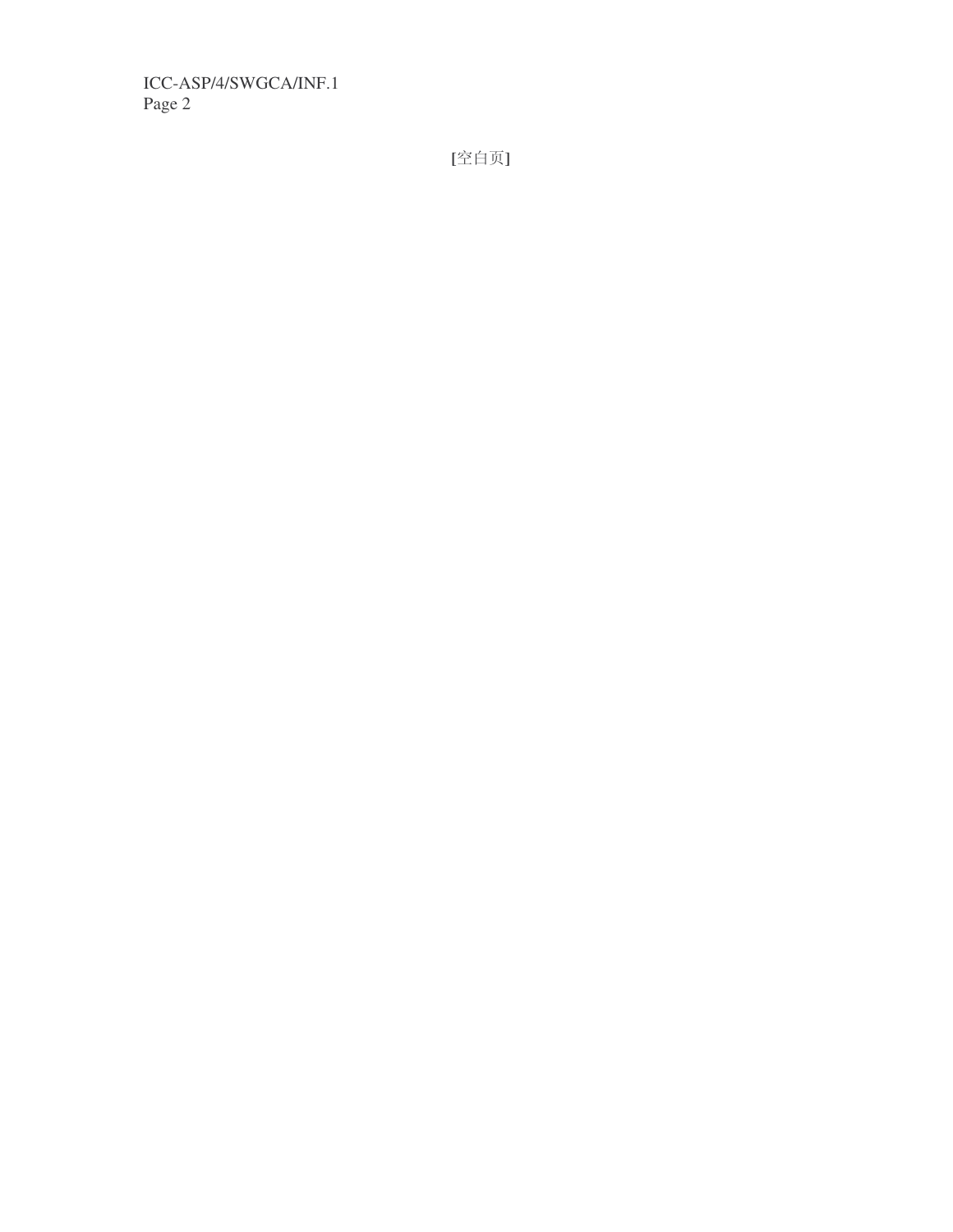# 2005年6月13日至15日在美国新泽西州普林斯顿大学 Woodrow Wilson 学院列支敦士登自决权研究所举行的 侵略罪特别工作组休会期间非正式会议

目录

| I. |                |                             |              |                           |  |  | 段落<br>$1 - 3$  | 页次<br>5        |
|----|----------------|-----------------------------|--------------|---------------------------|--|--|----------------|----------------|
| Π. |                |                             |              |                           |  |  | $4 - 51$       | 5              |
|    | A.             |                             |              |                           |  |  | $\overline{4}$ | 5              |
|    | B <sub>1</sub> | 在 2004年休会期间会议上讨论的需要进一步审议的问题 |              |                           |  |  | $5 - 51$       | 5              |
|    |                | 1.                          |              | 国家"选择不接受"法院管辖权的可能性        |  |  | $5 - 17$       | 5              |
|    |                | 2.                          |              | 《罗马规约》第25条第3款的保留、排除或修改    |  |  | 18-43          | 6              |
|    |                |                             | (a) 个人参与犯罪行为 |                           |  |  | $19 - 32$      | $\overline{7}$ |
|    |                |                             | (b)          | 实施侵略罪的意图                  |  |  | $33 - 43$      | 8              |
|    |                | 3.                          |              | 《罗马规约》第33条的保留、排除或修改       |  |  | 44-46          | 9              |
|    |                | $\overline{4}$ .            |              | 《罗马规约》第28条的保留、排除或修改       |  |  | $47 - 50$      | 9              |
|    |                | 5.                          |              | 《罗马规约》第30条的保留、排除或修改       |  |  | 51             | 10             |
|    | C.             |                             |              | 关于与《罗马规约》有关的其他问题的初步讨论     |  |  | $52 - 55$      | 10             |
|    |                | $\mathbf{1}$ .              |              |                           |  |  | $52 - 53$      | 10             |
|    |                | 2.                          |              |                           |  |  | 54-55          | 10             |
|    | D.             |                             |              |                           |  |  | 56-86          | 10             |
|    |                | 1.                          |              |                           |  |  | $60 - 62$      | 11             |
|    |                | 2.                          |              | 在法院可以行使管辖权 之前侵略行为的预先裁定 以及 |  |  | 63-74          | 11             |
|    |                | 3.                          |              | 侵略罪的定义: 一般性的还是具体的         |  |  | 75             | 13             |
|    |                | 4.                          |              | 协调员文件帽子段落的建议修订案文          |  |  | 76-86          | 13             |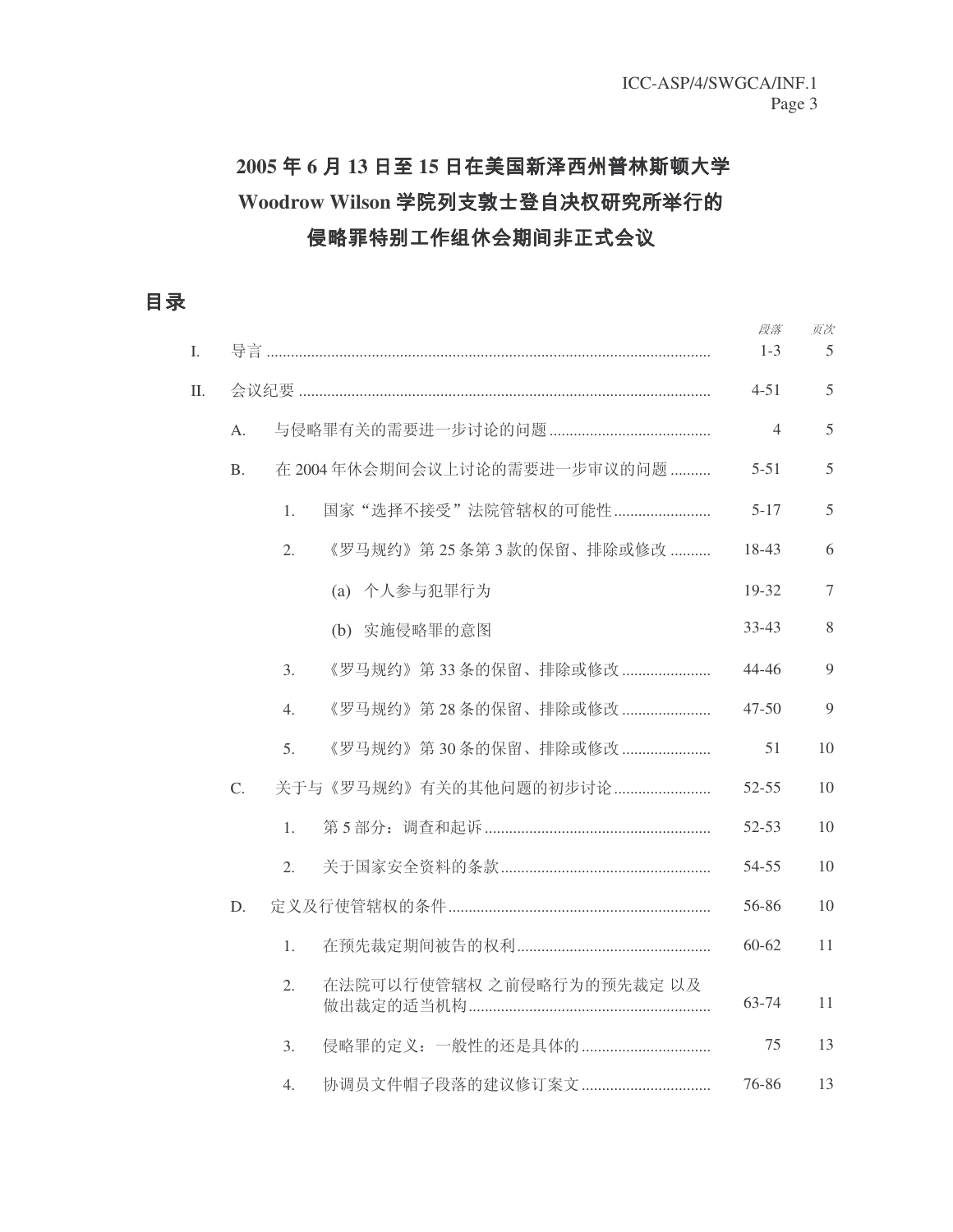| Ε. |                | 87-92               | 14    |    |
|----|----------------|---------------------|-------|----|
|    | $\mathbf{1}$ . |                     | 87    | 14 |
|    | 2.             |                     | 88    | 14 |
|    | 3 <sub>1</sub> |                     | 89    | 14 |
|    | 4.             |                     | 90    | 14 |
|    | 5 <sub>1</sub> |                     | 91-92 | 15 |
| 附件 |                |                     |       | 16 |
|    |                | 一、 协调员文件帽子段落的建议修订案文 |       | 16 |
|    | $\Box$         |                     |       | 17 |
|    |                |                     |       | 19 |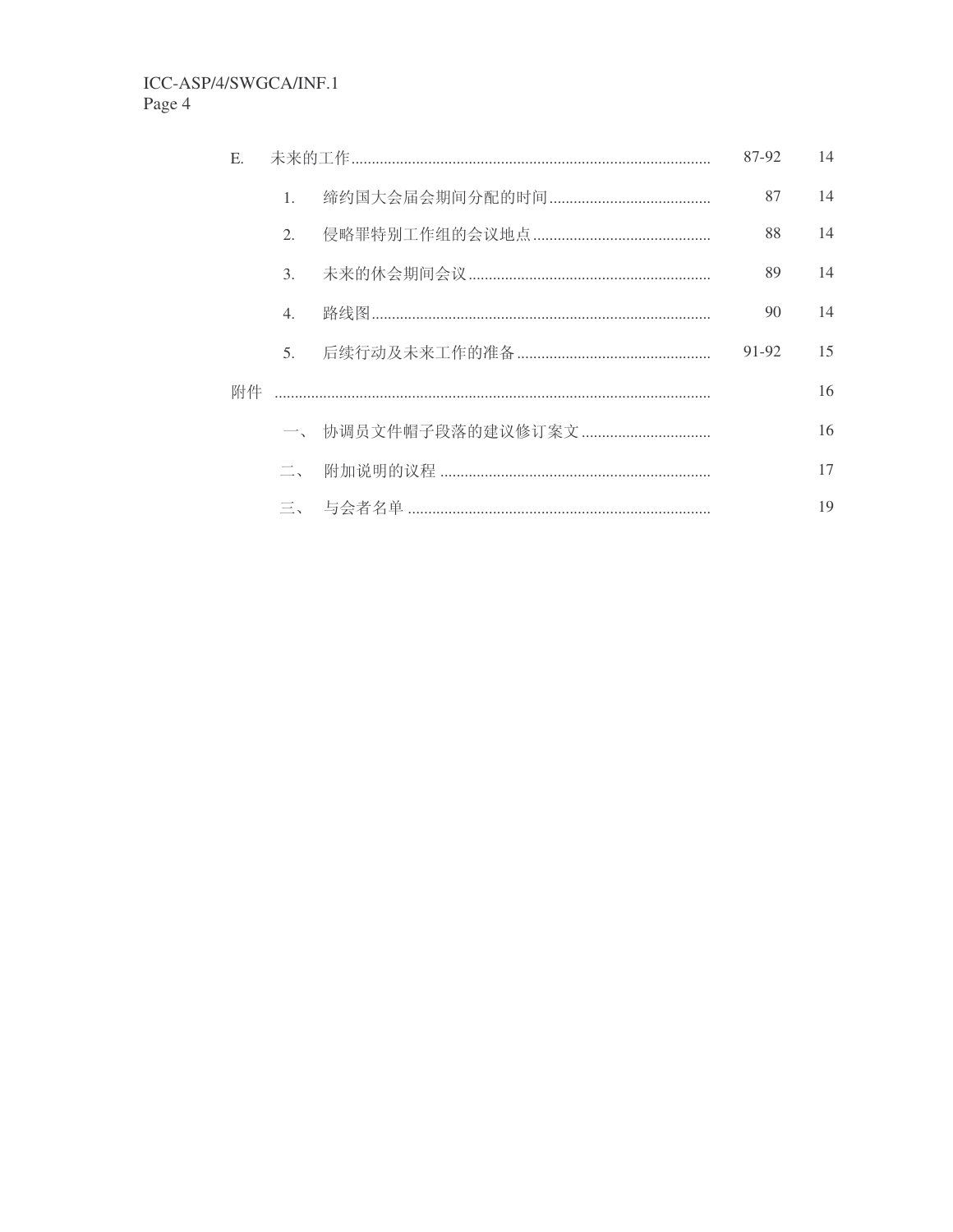### **I.** 导言

1. 应列支敦士登政府的邀请,并根据缔约国大会的一项建议,侵略罪特别工作组于 2005 年 6 月 13 日至 15 日在美国新泽西州普林斯顿大学 Woodrow Wilson 学院的列支敦士登自决权研究 所举行了一次非正式的休会期间会议。参加这次会议的邀请发给了所有国家以及民间社会组织的 代表。Christian Wenaweser 大使(列支敦士登) 主持了会议。会议的议程载于附件二, 与会者名 单载于附件三。

2. 非正式的休会期间会议的与会者感谢德国、芬兰、列支敦士登、荷兰和瑞士政府为这次 会议提供了财政支持,并感谢普林斯顿大学列支敦士登自决权研究所主办了会议。

3. 本文件不一定代表与会者政府的意见。本文件力争反映出关于侵略罪不同问题的结论和 意见:大家认为,这些问题需要根据在侵略罪方面开展的进一步工作予以重新评估。大家希望本 文件的材料将有助于侵略罪特别工作组的工作。

### **II.** -

#### A. 与侵略罪有关的需要进一步讨论的问题 \_\_\_ ---------------

4. 在根据《罗马规约》第 5 条第 2 款和联合国设立国际刑事法院全权代表外交会议 F 决议 第 7 段起草关于侵略罪条款的建议时应解决的问题清单方面, 会议决定不需要在 2004 年休会期 间会议报告所载清单中增加新的事项。

#### B. 在 2004 年休会期间会议上讨论的需要进一步审议

#### 1. 国家"选择不接受"法院管辖权的可能  $\overline{1}$

5. 会议提到, 《罗马规约》中关于侵略的条款并不十分清楚, 因为它们是在 1998 年外交会 议的后期写入案文的,而且并不是专门谈判的结果。会议还指出,第 121 条是在侵略罪被纳入法 院管辖权之前起草的,因此第121条的起草并没有以侵略罪构成的具体问题为背景。

6. 会议指出,一旦就侵略罪的定义以及法院行使管辖权的问题达成一致, 下一步可以有三 种作法。

7. 前两种作法考虑到了 2004 年报告第 13 至第 19 段反映的关于《规约》第 121 条的讨论。

8. 第一种作法假定第 121 条第 4 款是适用的,而且在法院拥有管辖权的罪行方面保持一个 统一的法律制度是至关重要的。按照这种作法,一旦八分之七的缔约国批准或接受对《规约》 的修正案, 那么修正案就将对所有缔约国产生约束力, 包括后来成为缔约国的国家。此外, 还 指出, 侵略罪已经写入了《规约》, 因此缔约国在加入时已经接受了; 所以在侵略罪的问题上 采用第 121 条第 5 款规定的"选择接受"的作法是不符合《规约》的。赞同第 4 款的另一个论 点是, 对待侵略罪不应有别于法院管辖范围内的其他罪行。作为反对适用第 121 条第 5 款的又 一个论点,有人指出,《规约》应成为一个 连贯的整体。因此,需要小心防止出现 "按菜单点

 $^1$ ICC-ASP/3/25, 附件二, 附录。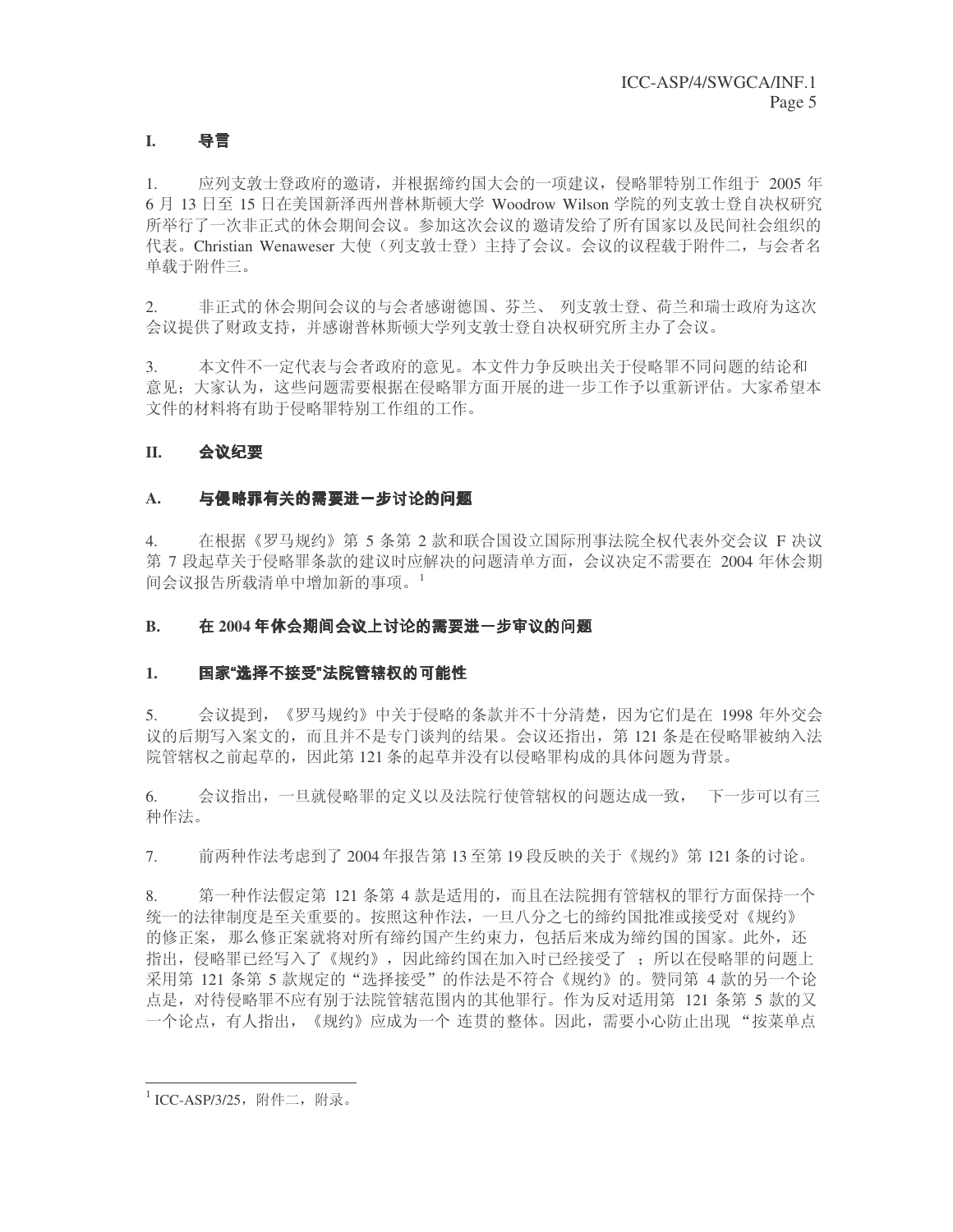菜"式的制度,这一点《规约》一直是小心避免的,只有第 124 条例外,它在战争罪方面包括 了一个时间上的限制。

9. 有观点认为,如果要做选择的话, "选择不接受"比第 121 条第 5 款反映的 "选择接 受"的作法更好。在此方面提到了第 124 条所载的"选择不接受"条款,一些国家重复了它们 对该条款的批评。有种观点认为, 与"选择接受"的作法相比, "选择不接受"条款可以提供 一个更加统一的法律制度。

10. 第二种作法依据的假设是第 121 条第 5 款是适用的。在此方面提出的论点是, 一个国家 在承认法院对侵略罪的管辖权以前, 必须选择接受管辖权。由于第 121 条第 5 款的适用, 对不 同的国家可能会适用两套不同的制度。

11. 有观点认为,写入侵略罪将自动需要修正第 5 条。由于第 121 条第 5 款提及第 5 条, 显 然第121条第5款是自动适用的。

12. 另外一种观点认为, 第 121 条第 5 款的适用性是有疑问的, 因为关于侵略罪的讨论的结 束, 并不意味着一定要修正第 5 条。在结构上, 侵略罪将不放在第 5 条下, 而最有可能的是作 为一个新的第 8 之二条。这种观点认为, 第 5 条规定的程序不适用于侵略罪, 其本意是适用于 将新的罪行纳入法院的管辖范围。显然侵略罪不属于这种情况,根据第5 条第 1 款, 它已经属 于法院的管辖范围。此外,还提出尽管在写入侵略罪之后第 5 条第 2 款将变得过时,但仍可以 将其留在《规约》内, 或者也可以干脆将其删除。

13. 还有人建议, 或许可以将第121条第4和第5款合并: 但有人认为这两个条款不兼容。

14. 第三种作法认为, 第 5 条第 2 款只要求为行使法院的管辖权"通过"条款, 同时并指 出,该条款并没有提到"修正"。这种观点认为,条款经缔约国大会通过就可以生效,因此只 有第 121 条第 3 款是适用的。但是, 其他人则认为, 《维也纳条约法公约》<sup>2</sup>在通过修正条款和 国家同意受其约束之间做了区别。因此, 第 121 条第 3 款的适用并不能回答在写入侵略罪时究 竟应适用第 121 条第 4 款还是第 121 条第 5 款的问题。该论点还指出, 第 5 条第 2 款提及的 "通过"一词,与该词在《维也纳条约法公约》中的含义是不同的。

15. 还有观点指出,第 5 条第 2 款中使用"依照"一词,就是指需要做出修正。有人指出这 是 1998年通过《规约》时的理解。但是, 其他人则指出, 这不是他们当时的理解。

16. 还进一步指出有必要确保关于行使管辖权的条件的条款应与关于定义的条款按同样的条 件生效。

17. 有人建议讨论的重点应放在侵略罪的定义和行使管辖权的条件上。如果在这两个问题上 能够达成协商一致, 则第121 条第 4 款和第 5 款哪个适用的问题, 答案可能会不言自明。

#### 2. 《罗马规约》第 25 条第 3 款的保留、排 =>?@BA
CDexperience and the contract of the contract of the contract of the contract of the contract of the contract of

18. 会议一致认为, 《罗马规约》第25 条第3款包含了两个对侵略罪有潜在影响的概念: 个 人参与犯罪行为, 以及实施犯罪的意图。

 $^{2}$  联合国, 《条约集》第1155 卷, 第331 页。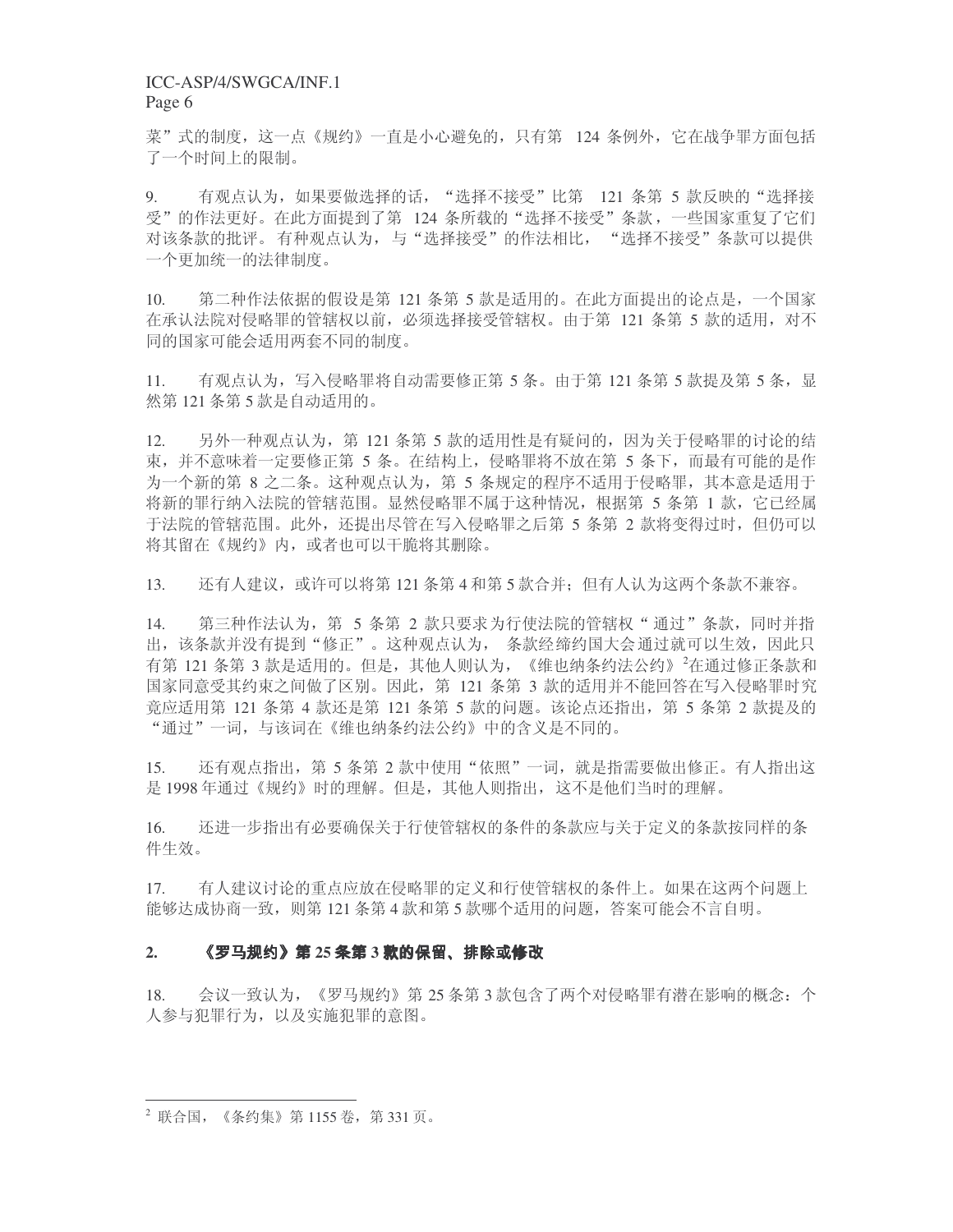#### (a) **个人参与犯** JK

19. 大家一致认为,侵略罪的一个特性在于它是一种领导 人犯罪,因此,对于实施犯罪的政 策没有影响力的参与者, 例如执行命令的士兵, 应 被排除在外。所以, 需要讨论的问题更多地 是应当采用哪一种法律处理技巧。要做的决定是, 究竟需要在第 25 条第 3 款中讲明侵略是一种 领导人犯罪, 还是需要规定该条款的某些部分不适用于侵略罪。

20. 有人建议,与其在犯罪的定义中增加个人承担刑事责任的条件,不如将犯罪的定义范围 缩窄。因此, 第25 条第3款可以通过增加一个以关于种族灭绝罪的(e)项为样板的新的(e)之二项 来体现领导人犯罪的性质。可以增加这样一个新的(e)之二项来澄清只有当侵略罪符合领导人犯 罪的性质时, 第 25 条第 3 款才适用。另一种可能是在侵略罪的犯罪要件中阐明领导人犯罪的特 征。

21. 一些与会者认为, 第25 条第3款应整体对侵略罪适用。

22. 天于排除第 25 条第 3 款的适用性的可能性,有人指出其潜在的危险是会将一类犯罪人排 除在外。因此,最好是核对第 25 条第 3 款的规定是否适合于每一种特定的情形。这样看来,一 概地将其排除不会是一种好的选择。

23. 只有根据 2004 年报告第 39 段阐述的论点, 即侵略罪尚未付诸实施, 才可以有理由将第 25 条第 3 款排除在外。这种观点认为, 处理这个问题的最好办法, 是将第 25 条第 3 款是否适用 的问题交给法官根据具体情况斟酌决定。

24. 有人建议对这个问题可以这样处理:

- (a) 为侵略罪阐明一个简明的定义, 而将有关的刑法通则交给《规约》的其他部分 , 特 别是第25 条来处理;
- (b) 修改协调员文件所载 的侵略定义, 将刑法通则与《规约》的其他条款统一起来; 或 者
- (c) 增加一个新的(e)之二项, 澄清侵略罪与第 25 条第 3 款之间的具体关系。

25. 一些与会者认为,可能需要增加一个条款,以确保第 25 条第 3 款的适用性。

26. 在讨论过程中,提到了纽伦堡和东京审判庭的司法判例,可以说 它已成为习惯国际法, 而且被认为比 1990 年代设立的几个特别法庭的实践更具有借鉴意义,后者没有涉及侵略罪。

27. 一些代表团表示, 参与犯罪的问题涉及的是起草技巧而不是实质内容, 因此可以在犯罪 要件的定义中处理: 但有些代表团则警告不要将所 有事项都留给犯罪要件。他们指出, 这样处 理参与犯罪的问题, 会对侵略罪产生严重的影响。如果完全不要参与犯罪的定义的话, 则会只 剩下集体犯罪。这会 导致在侵略罪的问题上出现在其他犯罪(例如危害人类罪)问题上所没有 的一种反常作法:在其他犯罪方面,不仅 界定了集体参与犯罪的定义 ,而且也列出了个人参与 犯罪的行为。

28. 这种观点认为,力求在主要案文而不是犯罪要件中找到解决办法是非常重要的。有必要 拟定一种措辞,既承认侵略罪是一项领导人犯罪,又同时界定在第 25 条第 3 款规定的每一种情 形下个人参与犯罪的含义。有相当多的人 同意, 侵略的定义应尽可能既涉及集体行为也涉及个 人行为。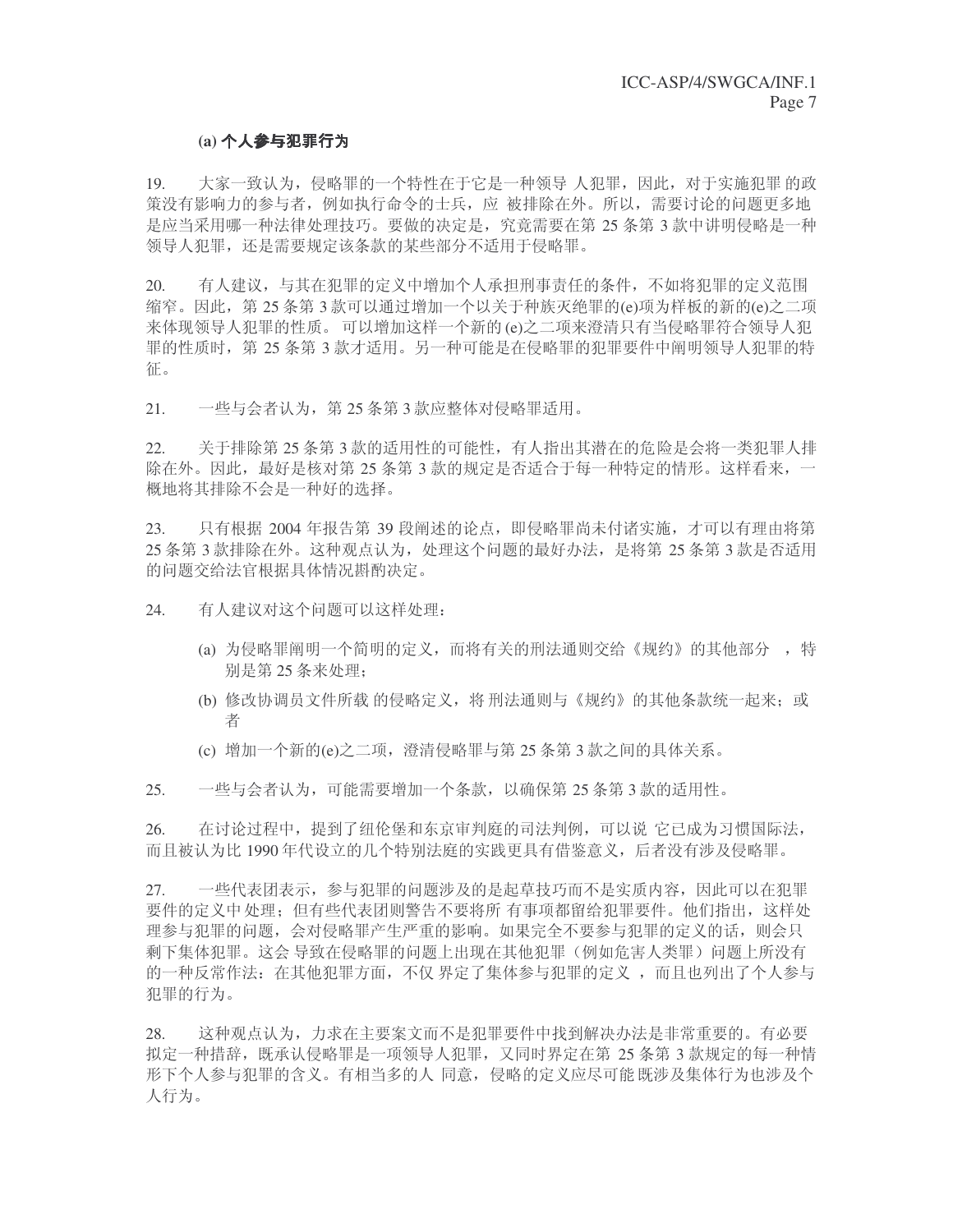# ICC-ASP/4/SWGCA/INF.1

Page 8

29. 一些与会者还表示,有必要进一步明确领导人的含义及其适用的范围。

 $30.$  作为第 25 条问题讨论的结果,建议增加一个新的 3 之二款,内容如下<sup>3</sup>:

"就侵略罪而言,只有能够有效控制或指引一个国家的政治或军事行动的人才负刑事责 任并受到处罚。"

31. 这项建议假定第 25 条第 3 款对侵略罪适用, 同时旨在确保只有领导人才为这项犯罪承担 责任。新的条款作为一项单独条款提出,是因为在所有情况下都必须满足领导人条件,而第 3 款规定的则是(a)至(d)项任取其一的条件。提出这个建议的同时,还建议删除协调员文件帽子段 落中关于参与犯罪的内容,所依据的理解是,这些内容将由第25 条第3款涉及。

32. 关于修改帽子段落的措辞,还提出了两个比较类似的建议,供与会者审议。4

### $(\mathbf{b})$  实施侵略罪的意图 $^5$

33. 提醒有必要注意区分: (a) 由一个国家实施的集体侵略行为; 以及 (b) 在集体行为中的个 人参与行为。

34. 关于集体行为,提出了集体行为是否必须已经完成还是仅有从事集体行为的 意图就足以 定罪的问题。有人建议这个涉及集体行为的问题应在侵略的定义中处理。

35. 关于在集体行为中的个人参与行为, 提出了是否必须已经实际参与集体行为还是仅有参 与集体行为的意图就足以定罪的问题。有人指出,如果第 25 条对侵略罪适用的话,这个问题将 属于该条款的范畴。

36. 一些与会者认为涵盖犯罪意图是重要的,特别是因为对法院管辖范围内的不同类型的犯 罪不应区别对待。由于将侵略罪写入《规约》的目的之一是阻止它的发生,因此阻止这种犯罪 意图也是必要的。所以, 第 25 条第 3 款(f)项对侵略罪不构成任何问题, 因而也 应认为是适用 的。

37. 至于有人可能担心意图的概念过于广泛会导致一些不适当的 案情被提交法院裁决, 有人 指出已存在两项保障可以确保 适当的门槛。第一项是要求检察官办公室分析具体 案情, 不得跟 进不相关的意图;第二项是可以求助外部机构来裁定是否发生了侵略行为。

38. 另一方面,也有人指出,侵略罪原本就假定侵略行为已经完成。没有这样的已经完成的 行为, 也就无所谓犯罪。

39. 还有人询问, 犯罪意图是不是已经包括在定义所含关于计划、准备或发动的提法中。但 是,这种说法被认为是有疑问的,因为计划更多地是指犯罪的实物要素,而 意图也不同于行为 的准备或发动。还有人指出,有些法律制度并不将犯罪的计划和准备定为罪行为恶怖主义罪是 一个显著的例外: 但是犯罪的 意图却总是受到惩罚的。此外,还不清楚在现有的案例法中是否 有侵略意图入罪的先例。在此方面,大家注意到,现有的案例法没有涉及侵略 意图是因为在所 有的案例中,侵略 都是事实上已经实施了的。还提请大家注意,国际法委员会起草的 《危害人

 $3\ \mathrm{R}$ 附件一的建议 B。

<sup>4</sup> 见附件一的建议 A 和 B。

 $^5$ 另见第82段。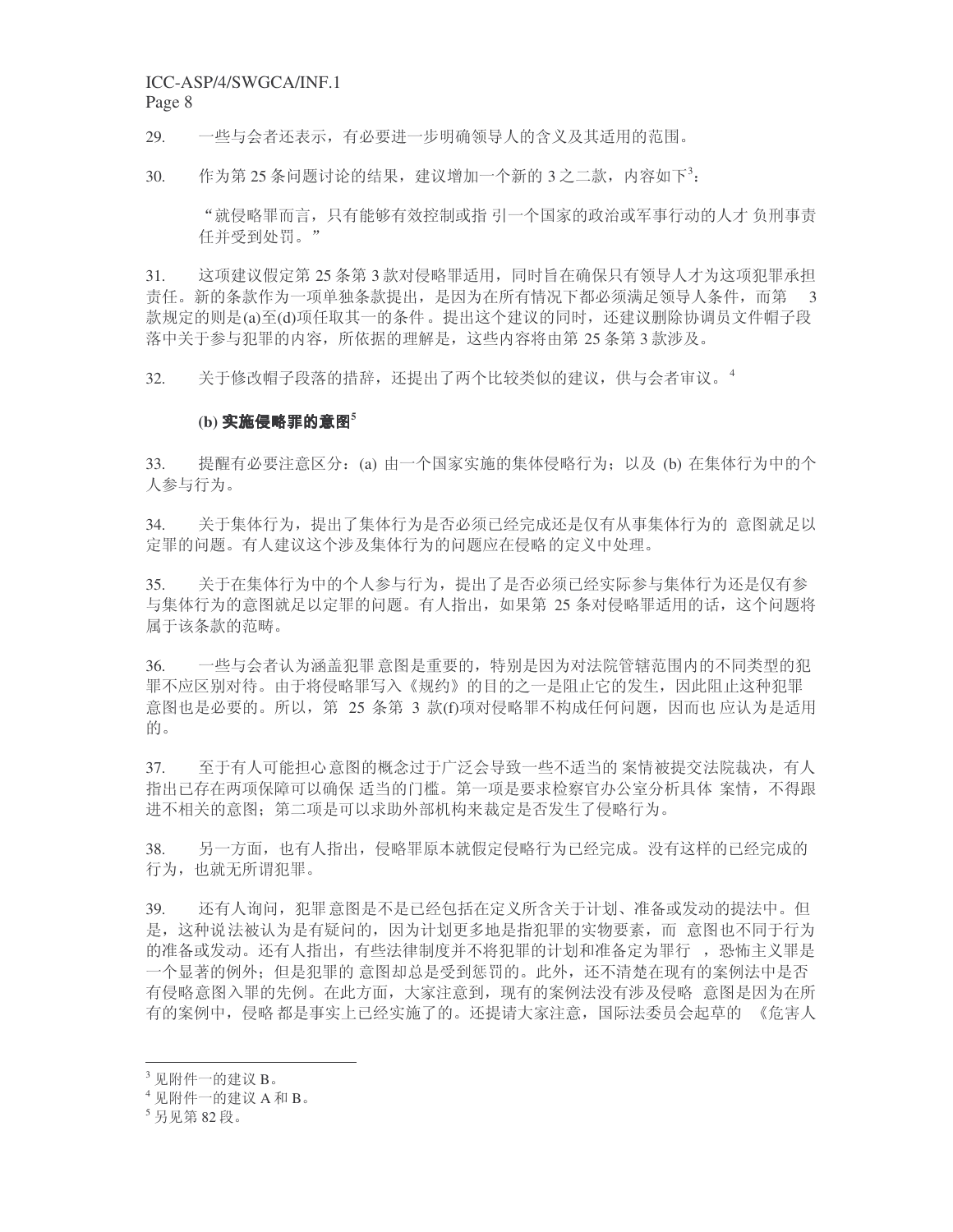类和平与安全罪法典》1992 年草案<sup>6</sup>也涵盖了威胁侵略,尽管这与犯罪意图有所不同。不过, 威胁侵略没有写入委员会 1996 年通过的最后案文。

40. 大家注意到许多法律制度采用相同的犯罪意图的概念,并且表示赞同把犯罪准备、计划 和意图的区分问题交由法院根据第 25 条第 3 款(f)项处理。

41. 有人指出,纽伦堡和东京审判庭的司法判例也提到了计划和参与,但是其涉及的行为都 是已经完成了的: 协调员建议的定义以联合国大会 1974 年的定义<sup>7</sup>为基础, 涉及的也是已经完 成的行为。在计划或准备(作为一种未成形的犯罪不受惩罚)以及作为参与的一种方式的计划 或准备之间做了区别, 后者视其他各方的行为 可使辅助方应为犯罪 意图或已经实施的犯罪承担 责任。

42. 此外,大家强调,侵略罪与侵略行为的实施有着不可分割的联系,尽管从法律的角度讲 犯罪意图是可以惩罚的, 但这一概念的实施会有相当多的困难。

43. 另一种观点认为, 在确定侵略罪的定义以前讨论犯罪 意图是有困难的; 当要求第三方判 定侵略行为是否发生时,确定侵略罪的定义便尤其重要。

#### 3**. 《罗马规约》第** 33 条的保留、<del>!</del> =>?-@A
Cde este construction de la construction de la construction de la construction de la construction de la construction de la construction de la construction de la construction de la construction de la construction de la const

44. 一些与会者认为第 33 条对侵略罪是适用的, 他们赞成将其保留, 以消除有关一些犯罪 人有可能逃脱起诉的担心。不过,这样做不会妨碍侵略罪中所固有的领导人犯罪的特征。有人 指出, 将第33 条排除在外可能会产生在事实上扩大这一条款的适用范围的效果。

45. 另一种不同的观点认为,第 33 条不能适用于侵略罪,作为一种领导人犯罪, 侵略罪不 能适用于中层或下层个人。一些与会者认为,为了清楚起见,应该增加一项条款,专门规定第 33 条对侵略罪不适用。但是,其他人则认为,与《规约》中许多其他并不适用于所有犯罪的条 款一样,不需要专门指出这项条款不适用于侵略罪。应由法院来决定一项条款在具体的案例中 是否适用。

46. 有人建议应将侵略罪写入第 2 款。另一方面,有人敦促应该谨慎从事,因为第 2 款提及 的是明显针对平民的行为,而在实施侵略罪时并不一定是这样。

#### 4**. 《罗马规约》第** 28 条的保留、<del>]</del> -----@A
Cdesign the contract of the contract of the contract of the contract of the contract of the contract of the contract of the contract of the contract of the contract of the contract of the contract of the contract of the con

47. 关于这一条的讨论重复了在审议第 33 条时阐述的辩论逻辑。大多数与会者认为,从侵 略罪的本质和性质而言, 第 28 条是不适用的: 《规约》所反映的侵略罪是一种领导人犯罪。但 是,关于在《规约》中是否需要反映它的不适用性,没有达成一致。

48. 有人询问,当领导人本来可以阻止犯罪的实施但却 不作为时这一条款是否可以适用。在 回答这一询问时, 有人建议为了处理所描述的这种情形, 可以对协调员建议案文的帽子段落做 出修改, 例如将"积极"一词删除。

49. 讨论集中于是否应该明确说明第 28 条的不适用性。有人再次对明确排除某些条款的适 用性表示了担心,因为这样的作法将要求对《规约》进行彻底盘点,以确定哪些条款对侵略罪

<sup>6 《</sup>国际法委员会年鉴》, 1992年, 第二卷第2册。

 $^7$ 大会 1974年12月14日第3314(XXIX)号决议。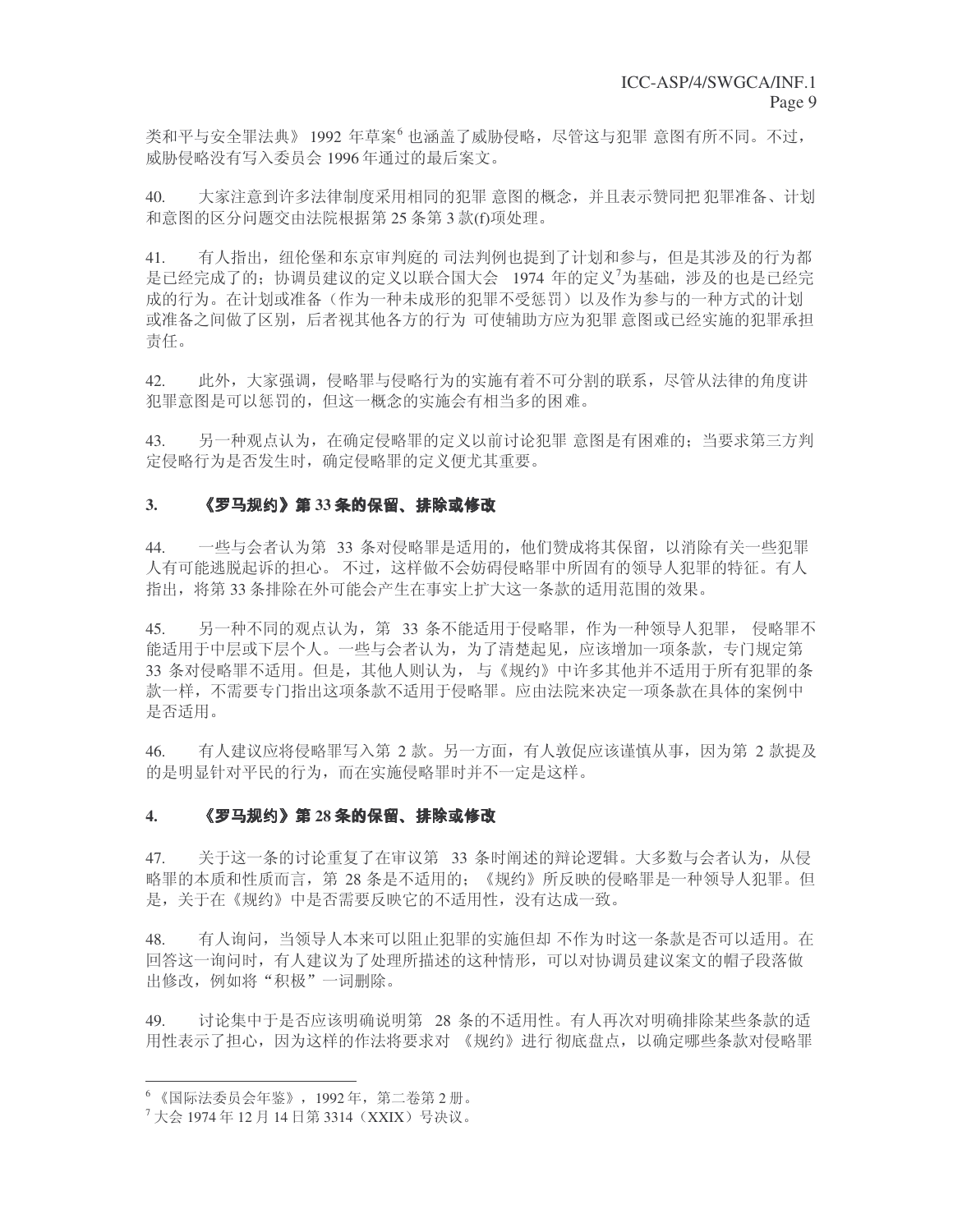适用, 哪些条款对侵略罪不适用, 而且这还会造成一个不良的先例, 暗示任何条款除非已被排 除在外, 否则都应适用。

50. 还有人建议,应将《危害人类和平与安全罪行法典草案》第16 条的措辞添加进来。

### 5**. 《**罗马规约**》第** 30 条的保留、排除或修改

51. 在回顾了 2004 年报告第 55 段反映的有关在初步定义中使用"故意和明知"词语的讨论 情况之后,与会者同意,第 30 条是一项默认规则,除非另有规定,否则一律适用。因此,协调 员建议案文帽子段落中的有关词句可以删除。

#### **C.** -QR3S46-78-9T-UVW-X-

### 1**. 第 5 部分:调查和起**诉

52. 大家同意, 《规约》第 5 部分在目前不需要为侵略罪做出修改。在此方面, 大家指出, 对这项罪行不需要以不同于法院管辖下的其他罪行的方式对待。

53. 尽管如此, 有人指出, 如果做出一项决定使一个第三方机构在法院对侵略罪行使管辖权 的问题上发挥作用的话, 第53条问题可能需要重新审议。

#### 2. 关于国冢安全资料 ;<

54. 对于有关国家安全资料条款的适用性问题,特别是第57条第3款、第72条、第93条第 4 款和第 99 条第 5 款的适用,不存在重大的关切。不过,提出了一项涉及第 73 条的询问。有人 关心当法院向一个国家索要资料时,如果向其披露保密资料的国家是侵略国,那么这个国家是 否仍将受到有关条款的约束, 必须征得该侵略国的同意。在此方面, 有人指出, 如果被要求提 供资料的国家正在将案情提交法院,那么它在披露第三方资料时大概不会有困难。另外,如果 被要求提供资料的国家不是《规约》的缔约国, 那么它将不受该条款的约束。除此以外, 大家 还忆及,关于国家安全的条款是微妙和艰苦妥协的产物,因此最好不要修改。

55. 会议同意, 没有必要因侵略罪定义的缘故重新审议这些条款。

#### $D<sub>r</sub>$ hiJj--./-;k

56. 主席建议先讨论犯罪要件,然后再讨论侵略罪的定义。这引起了关于在讨论侵略罪的定 义之前先讨论犯罪要件是否可取的初步讨论。有人认为,评论协调员案文中建议的某些犯罪要 件有困难,因为这些内容似乎应该属于定义的一部分。

57. 月一方面,有些人认为先讨论犯罪要件将有助于 使关于侵略罪和侵略定义的讨论 更有条 理。

58. 大家普遍承认这两个问题是相互关联而且无法清晰地分开的,同时大家同意主席的建 议,即讨论应当围绕下列问题讲行:

 $^8$ 第 16 条的内容是: "一个个人,作为领导者或组织者,积极参与或命令由一个国家实施的侵略的计 划、准备、发动和实施,则应为侵略罪承担责任。"《国际法委员会年鉴》, 1996年, 第二卷第2册。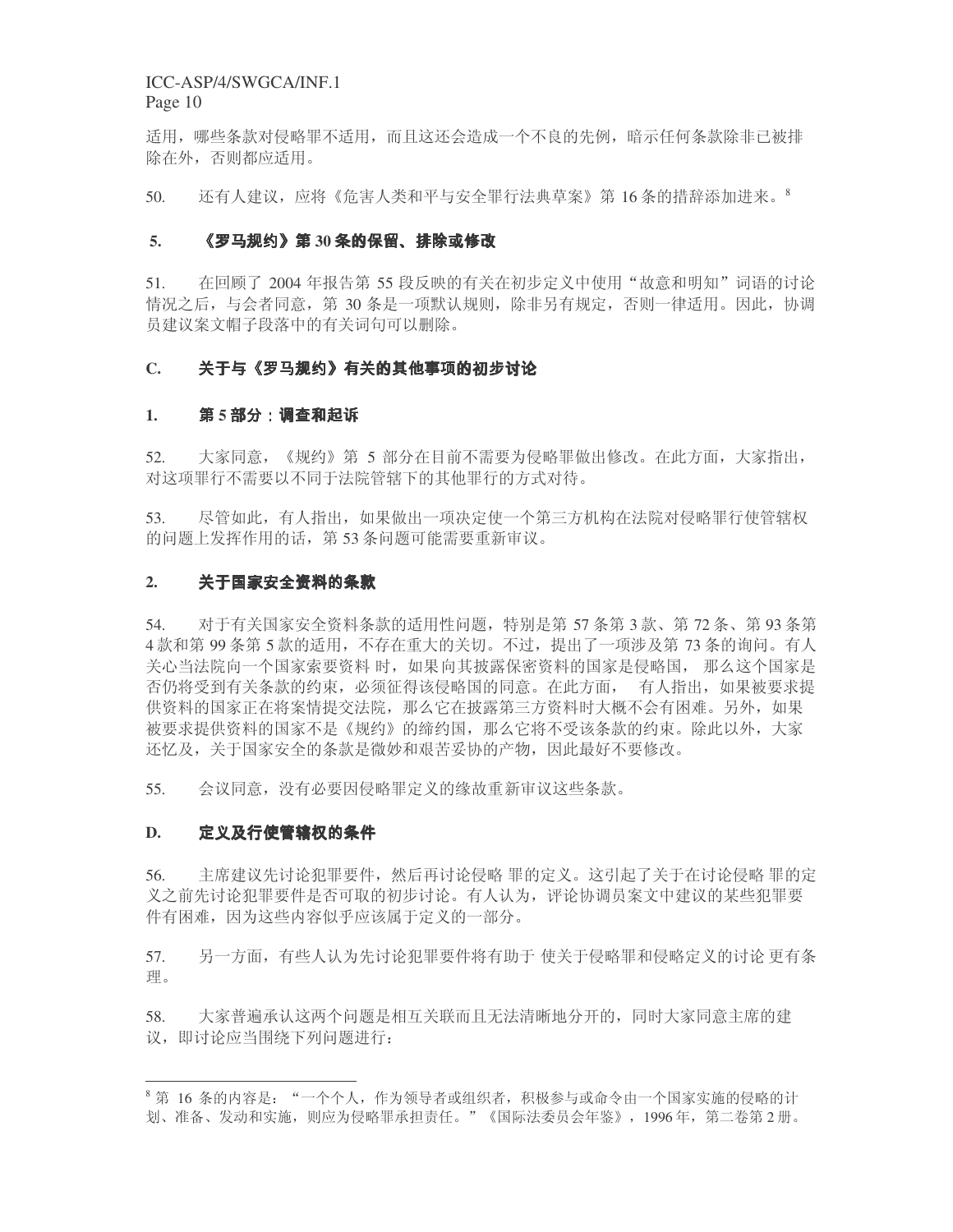- (a) 在由外部机构裁定侵略行为时被告人的权利:
- (b) 在法院可以行使管辖权 之前是否需要预先 裁定侵略行为, 如果是的话, 谁是做出这 种裁定的适当机构:
- (c) 侵略的定义应是具体的还是一般性的。

59. 大家还达成理解, 协调员案文涉及的所有其他问题都可以讨论, 而且主席提出的问题清 单并不是包括了所有问题。

### 1. 在预先裁定期间被 p/q

60. 有人指出,任何关于侵略行为的预先裁定的讨论都必须首先考虑到适当程序。尤其是, 有人指出, 对侵略行为的预先裁定必须尊重被告的权利。不这样做, 将违反《规约》第67条第 1 款第(i)项,也将违反人权法,特别是《关于公民和政治权利的国际公约》第 14 条。与会者同 意, 在任何情况下, 包括在由法院以外的机构进行预先裁定时, 《规约》规定的被告的权利必 须得到保障。

61. 在此方面, 有人对被告是否能够获准诉诸安全理事会来质疑这样的裁定表示怀疑。与此 相关的问题是,这样的质疑 应在做出裁定的机构提出,还是在国际刑事法院提出。在此方面有 人指出, 安全理事会仍可作为对裁定是否发生侵略行为负有首要责任的机构。《规约》或一般 的国际法中没有任何规定可以阻止被告在法院的诉讼过程中对这样的结论提出质疑。事实上, 大家同意, 法院以外的机构做出的事先裁定并不能 解除法院自身的责任。有人指出, 反驳的论 据可以出自《规约》的第30和第31条。

62. 有人指出, 如果与安全理事会的结论相反, 法院裁定没有发生侵略行为, 因而没有理由 提出起诉, 则会导致法院与安全理事会的冲突。已清楚地指出, 这种冲突是不可取的。尽管大 家承认有必要保护被告的权利,但是大家认为同样重要的是,必须避免将被告的权利与管辖权 的裁定混淆起来。有必要明确界定个人责任与国家责任的分界线。

#### 2. 在法院可以行使管辖权之前侵略行为的预先裁定以及做出预先裁定的适当机构  $\sim$ JKlmn-. . . . . . uv
lm- $\blacksquare$

63. 会议提及第 5 条第 2 款, 关于法院对侵略罪行使管辖权的条件的规定。在此方面, 有人 指出,第 5 条第 2 款要求关于侵略罪的条款必须与《联合国宪章》的条款一致。尽管大家普遍 同意任何关于侵略罪的条款都必须与《宪章》一致,但是关于这是否意味着必须要事先裁定侵 略行为以及这种裁定的权限是否只属于安全理事会, 在观点上存在相当大的分歧。

64. 与会者的注意力集中在协调员提交的 2002 年讨论文件<sup>9</sup>上,该文件建议,除《规约》第 12 条规定的先决条件外,由一个适当的机构裁定侵略行为 确实存在, 也应作为法院行使管辖权 的先决条件。有人主张,这样的裁决只能是程序性的,对法院 不得有约束力。如果有约束力的 话, 它将对被告的权利产生巨大影响。

65. 关于应该由哪个机构做出事先裁定,人们对于究竟是只能由安全理事会做出裁定,还是 也可以由国际法院、联合国大会或缔约国大会等其他机构做出裁定提出了不同的看法。形成了 两种看法: 一种赞成只能由安全理事会负责, 另一种主张其他机构也可负责。

<sup>&</sup>lt;sup>9</sup> PCNICC/2002/2/Add.2.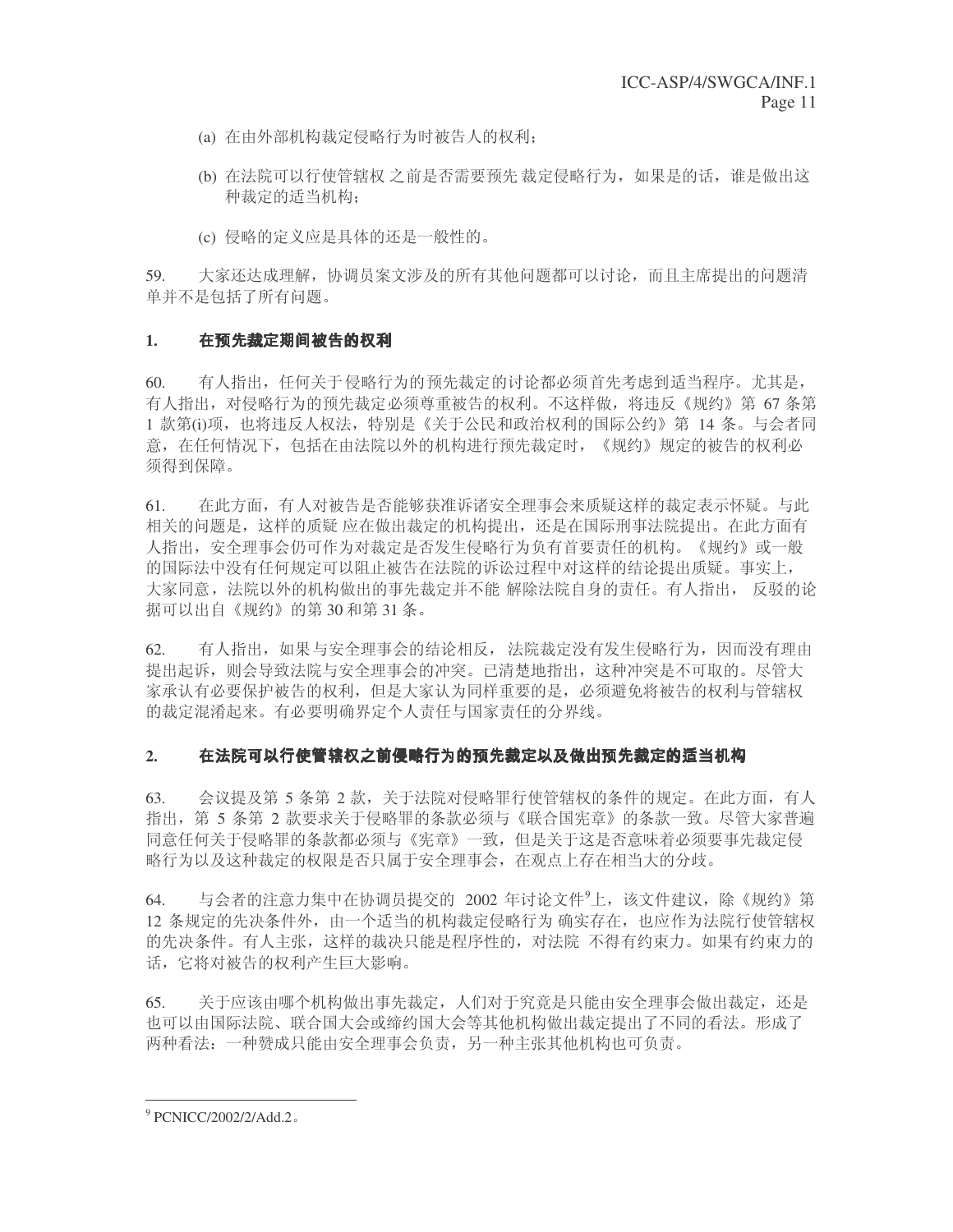66. 根据第一种主张,《联合国宪章》第 39 条规定, 安全理事会对 断定"任何和平之威 胁、和平之破坏或侵略行为之是否存在"以及对决定恢复国际和平与安全的适当措施拥有唯一 的权限; 在关于侵略罪的条款中必须尊重这项唯一的权限。

67. 这种观点还指出,这样的裁定不可以由大会或国际法院等任何其他机构做出,因为只有 安全理事会可以就侵略行为的存在与否做出有约束力的裁定。特别是, 将这样的权限交给国际 法院,将破坏《宪章》中的平衡,而且与《罗马规约》不符。

68. 另一方面, 有人对于在法院可以行使管辖权 之前必须由安全理事会做出事先裁定表示了 强烈的保留。有人表示担心,这样的先决条件会妨碍为侵略罪界定一个自主的定义,特别是当 这样的裁定要由一个受政治考虑而非法律考虑左右的机构做出时更是如此。有人强烈主张应改 由一个司法机构做出这样的裁定。

69. 有人指出,即使做出让步,同意必须由另一个机构做出事先裁定,在现有的国际法中也 没有任何条款规定只有安全理事会才拥有做出这种裁定的权力。在此方面还指出, 《规约》第 5 条第 2 款没有提及《宪章》第 39 条。那些质疑《宪章》将唯一的权限赋予了安全理事会的人 们指出,它最多也只是赋予了它 主要的权限,而大会或国际法院等其他机构仍可以做出裁定, 正如过夫曾经发生过的那样。这种观点还争论说, 《宪章》第 39 条只限于为采取行动和维护和 平与安全而裁定是否发生了侵略行为,而不是为了授权采取司法行动而做出这样的裁定。

70. 还指出, 尽管有《宪章》第 39 条, 大会仍通过了第 3314 (XXIX) 号决议。还提到了联 合国大会的"联合维护和平"决议10以及大会后来在具体案例中有过裁定发生侵略的作法。在此 方面有人指出,最近国际法院的一些裁决也确认了大会在此方面的权限。

71. 因此,有观点指出,法院行使管辖权不应该 与安全理事会的裁定挂钩,也不应该受到安 全理事会审议的约束,除非在《规约》第16 条所指的情形中。对于唯一权限的关切还基于这样 一个事实,即安全理事会的常任理事国可以 否决有关确已发生 侵略行为的建议裁定, 从而阻止 开展刑事调杳和起诉。鉴于侵略罪是项领导人犯罪, 这样 的做法会损害所有被告无论国籍应享 有同等法律资源的原则。

72. 有些代表团认为,侵略行为的裁定最好应交由法院自己负责。但是,他们也承认,根据 《宪章》第39条, 安全理事会拥有权限, 但不是唯一的。

73. 在讨论过程中,还考虑了如果安全理事会未能就是否发生侵 略行为做出裁定而可能出现 的情形。有人指出,如果将《宪章》第 39 条解释为赋予了安全理事会唯一的权限,法院则可能 陷于瘫痪,因为在安理会没有做出事先裁定的情况下,它将无法采取行动。

74. 尽管没有就发生这种情况时应采取的理想做法达成一致,但是有观点指出,这样的事态 会损害法院的有效性和独立性。在此方面,有观点认为,根据《规约》第5条,法院已经拥有 对侵略罪的管辖权。因此,检察官有权选择或者 由安全理事会或其他适当机构 解决这一问题, 或者着手进行调杳,除非《规约》第 16 条规定的程序不允许做出这样的选择。这样一来,安全 理事会在侵略行为的裁定问题上总是可以援引《规约》第16条的规定。

<sup>&</sup>lt;sup>10</sup> 1950年11月3日的第A/RES/377 (V)号决议。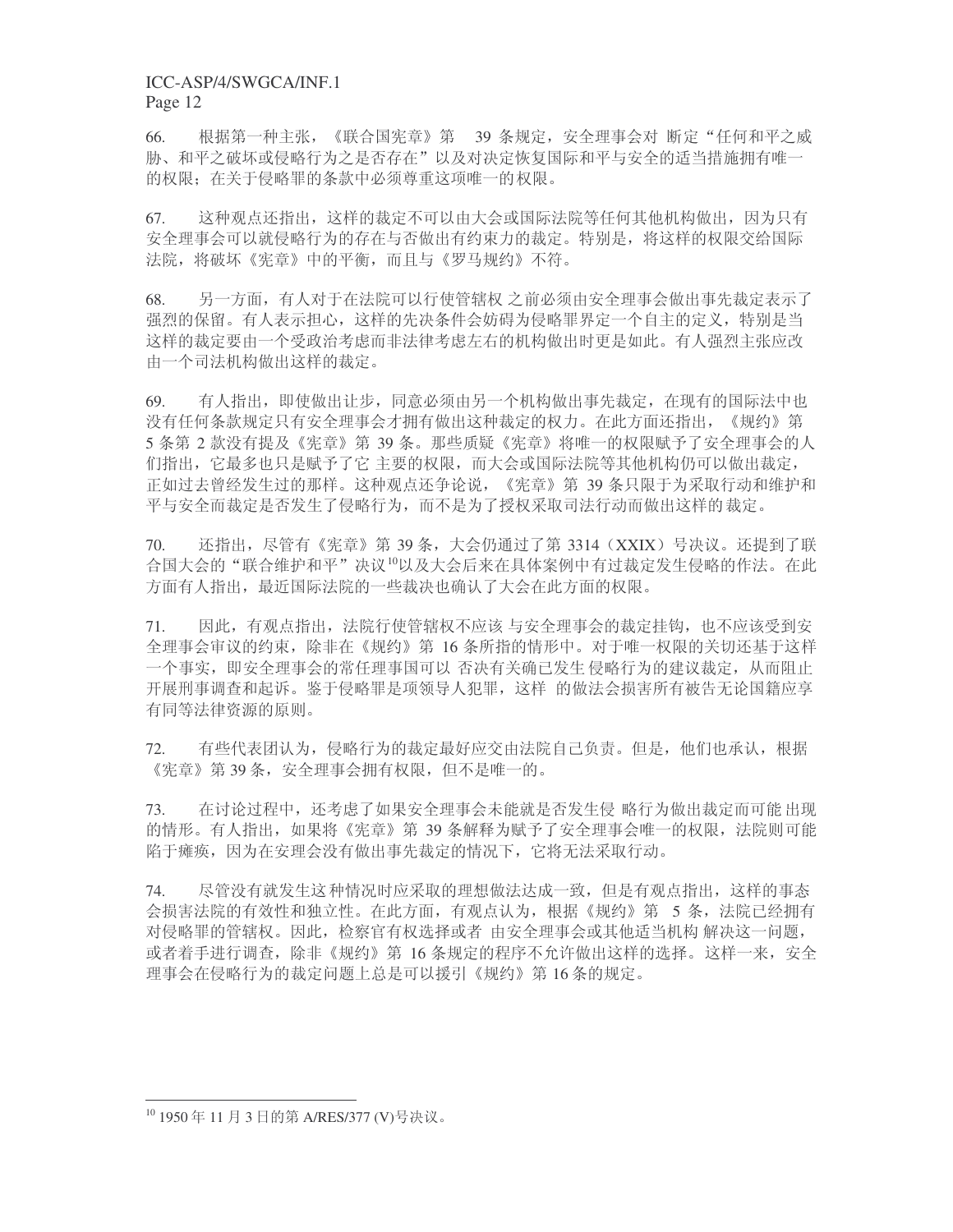#### 3. 侵略罪的定义: 一般性的还是具体的 gh{[|}2~-

75. 对于侵略罪的定义应该是一般性的还是具体的(即随附类似于联合国大会第3314 (XXIX) 号决议所载的那样的清单)进行了广泛讨论。相当多的人赞同采用一般性的定义。

### 4. 协调员文件帽子段落的建议修订案文

 $76.$  有人指出, 建议的修改案文 $^{11}$ 旨在将《规约》其他条款、特别是第 25 条第 3 款和第 30 条中已有的内容从协调员的文件中删除。关于两个建议的修改案文之间的差别,大家注意到, 在建议 A 中提及的是"积极参与"侵略行为的人, 而建议 B 中提及的是"使一个国家参与"侵 略行为的个人。

77. 有人指出,这些建议的主要目的是界定犯罪行为的行为要件,因为个人刑事责任问题已 经由第25条第3款涉及了。

78. 一些与会者认为这些建议是有益的而且值得进一步讨论。在人们对建议案文提出的关切 中包括: 由于将"计划、准备、发动或实施"的词语删除, 案文远离了协调员案文原先与纽伦 堡原则保持的那种联系, 这一事实值得认真考虑。

79. 其他人认为, 《罗马规约》大大推进了在战争罪等领域中 的原有准则, 在侵略罪方面也 需要有这样的进步。之所以有此必要,是因为纽伦堡原则以一个完成的侵略行为作为出发点, 而《规约》则需要判定什么可以构成未来的侵略。《规约》中存在着一个"一般性的部分" (第3编), 这是国际文书起草中的一项新举动, 应该将此考虑在内。

80. 另一个关切是需要更精确地说明建议的修改案文将如何把计划和准备作为侵略罪可能的 一部分来处理: 特别是, 有人询问建议的修改案文是否可以充分涵盖远在十年前或更久以前进 行的计划和准备。在此方面, 有人指出, 建议 B 只有在侵略已经实施的情况下才涵盖计划和准 备,而其他条款,例如第 25 条第 3 款第(b)和(f)项,则可以用于处理侵略行为没有完成的情况。

81. 另一项询问是, 鉴于将适用第 25 条第 3 款第(b)和(c)项, 那么建议的定义是否涵盖不作 为。有人提出,最好像在其他罪行方面的作法一样,把不作为的问题交给法院自行决定。

82. 关于实施侵略罪的"意图", 有人强调, 第 (f)项只涉及个人参与集体行为的意图而不涉 及集体行为本身〉不持人指出,意图实施的集体行为本身则可以由定义的帽子段落涵盖。另一种 观点认为, 尽管一个国家实施侵略行为的意图应该受到惩罚, 但在实践上有困难, 因为侵略行 为是犯罪的情况要件。 虽然人们认为 对实施侵略行为的意图进行惩罚是可取的, 但同时也指 出, 如果设立一项条款要求由法院以外的一个机构事先裁定 侵略行为, 则这种惩罚将是不可能 的。

83. 还提出了一些起草方面的意见,特别是涉及建议 B,其中"使……参与"一词的使用似 乎不合适。一种建议是在帽子段落中不使用"指引"一词,而是使用它来替换"使……参与" 一词。但是,大家也同意,在修改涉及领导人犯罪问题的用词以前,有必要 先核实这些用词的 起源。尽管如此,还是有人建议,在商定一个更为合适的词语之前,应该在现有的位置上保留 "使……参与"一词。

 $11$  见附件一。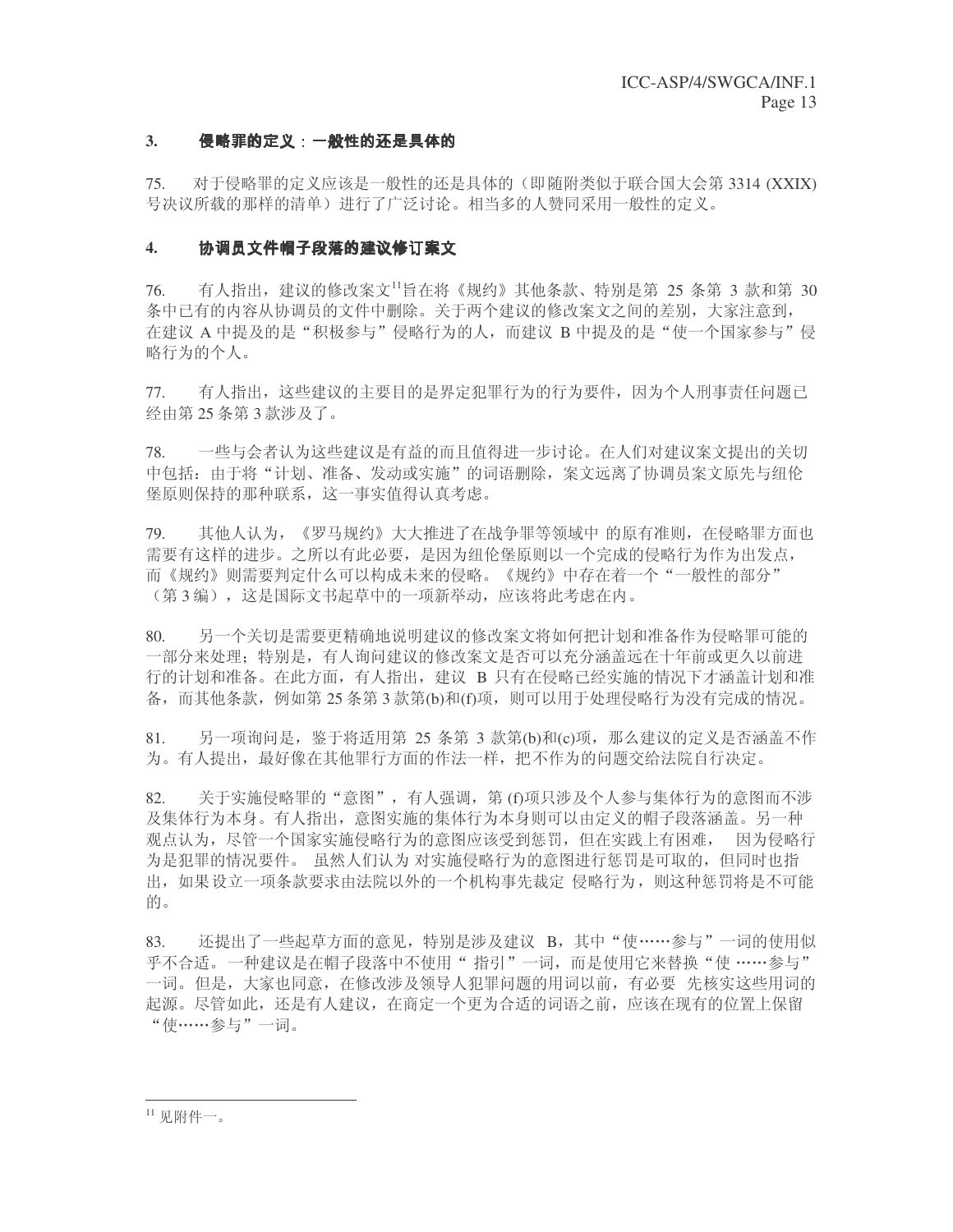84. 一些与会者欢迎抛开协调员文件的逻辑的作法, 但另一些与会者则认为有必要弄清楚新 的建议案文是否已经充分涵盖了协调员案文中涉及的所有问题。

85. 关于建议 A 中提议的定义, 有人建议删除"积极"一词, 这样或许可以解决不作为的问 题。

86. 有人提出,对一些概念性问题,例如涉及计划和准备以及侵略罪 "意图"概念的适用性 等问题,需要进一步思考。尽管如此,大家一致认为,第25条应该对侵略罪适用。

### **E.** 未来的工作

#### 1**. 缔约国大会届会期间分配的时间** -

87. 与会者关切地指出,在缔约国大会届会期间分配给特别工作组的 时间不足。与会者一致 认为,从 2006 年第五届会议开始,大会至少应分配两个整天给特别工作组召开会议,而且同期 不能召开关于其他问题的任何平行会议。还有一个好处是在大会的正式会议上可以提供完 整的 口译和笔译服务。

#### 2. 侵略罪特别工作组的会议地点 -------

88. 羌于会议地点, 讨论了特别工作组未来的正式会议应在海牙举行还是应在纽约举行的问 题。一些与会者认为,海牙是法院所在地,因此也是缔约国大会和特别工作组会议的当然地 点。一些与会者强调有必要 尽可能使所有国家参加会议,而不仅仅是缔约国:他们指出,在纽 约出席会议的人数最多。有人指出,一些区域集团出席在海牙举行的会议的代表非常有限,而 如果会议在纽约举行的话,它们出席会议的代表会多得多。 有人提出,特别工作组应该选择与 大会相同的地点,而且讨论最好应放在大会的框架内进行。

#### 3. 未来的休会期间会

89. 大家一致认为, 休会期间非正式会议是非常有益的, 它大大推动了工作的进展。大家认 识到,目前的工作势头非常积极,必须得到保持。因此大家一致认为,今后应继续举行休会期 间非正式会议,而且普林斯顿大学是举办这种会议的理想场所。会议遗憾地注意到,尽管大会 主席和特别工作组主席做 了努力, 但古巴代表再一次未能获准前往普林斯顿出席会议。由于技 术原因, 这次会议期间也未能在纽约与普林斯顿之间建立视频连结, 结果连部分参与也未能实 现。有人指出,审查 大会已经为期不远了,为了及时完成特别工作组的工作,进一步举行休会 期间会议是必不可少的, 甚至应在大会届会期间分配更多的时间。

#### 4. 路线图 <u>Property and the second contract of the second contract of the second contract of the second contract of the second contract of the second contract of the second contract of the second contract of the second contract of t</u>

90. 关于路线图,会议一致认为,特别工作组应在审查 大会召开之前,尽早完成它的工作。 这将留出时间进行必要的国内磋商并 创造必要的政治势头, 以使大会能够通过关于侵略罪的条 款。因此会议商定,特别工作组最迟应在审查大会召开前 12 个月结束它的工作。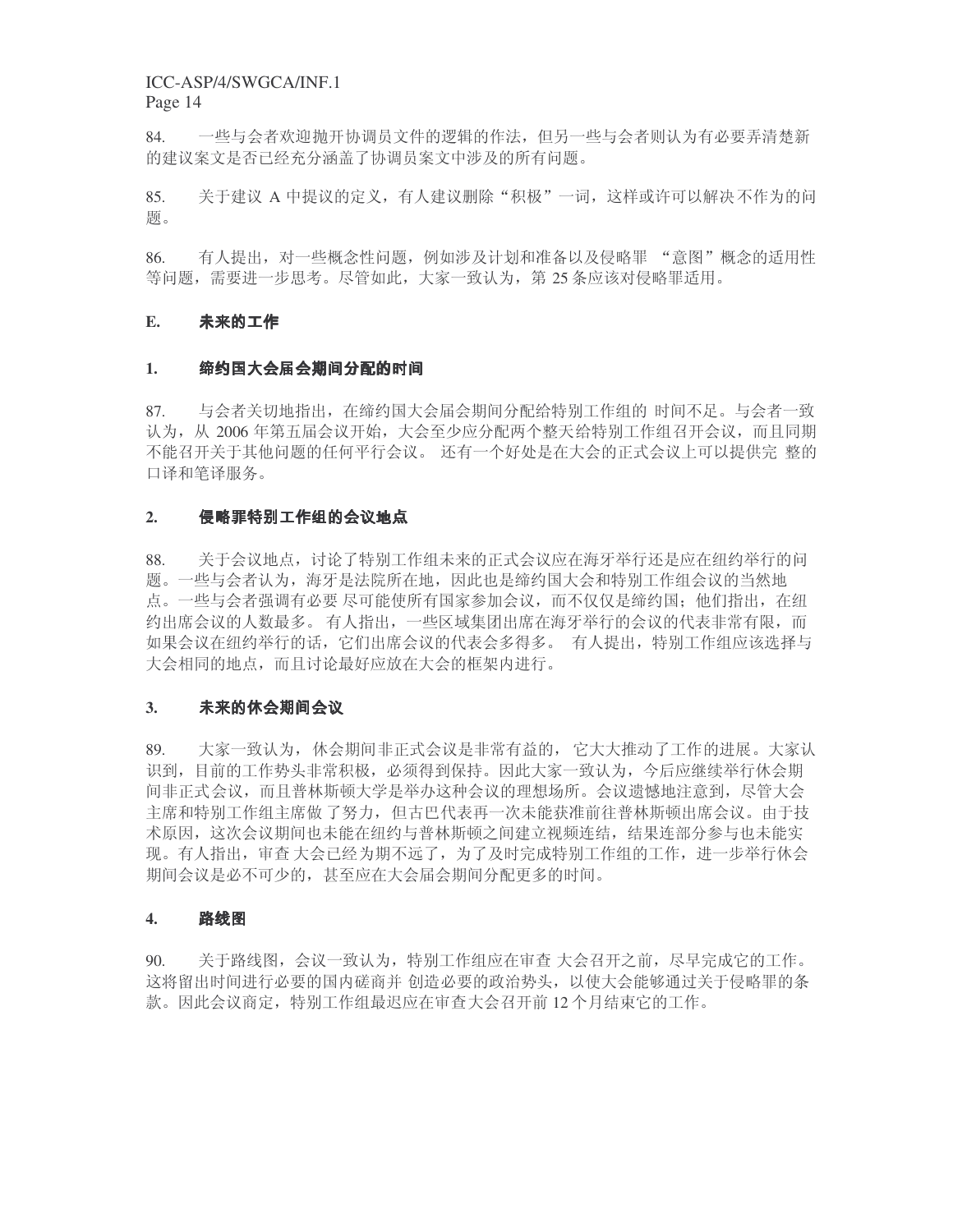### 5. **后续行动及未来工作的准**备

91. 关于普林斯顿讨论的后续工作,会议原则上同意成立一个"虚拟工作组",以使各国能 够在常会和休会期间会议之外推进它们的讨论, 前提是这个以电子方式进行沟通的工作组将对 所有感兴趣的国家开放。责成主席探讨成立这样一个工作组的最佳途径。

92. 关于未来工作的准备,有人建议,特别工作组下一次会议的讨论应该 像本次休会期间会 议的讨论一样条理清晰。会议责成主席起草一份需要在未来会议上审议的主题和问题清单。

**\* \* \***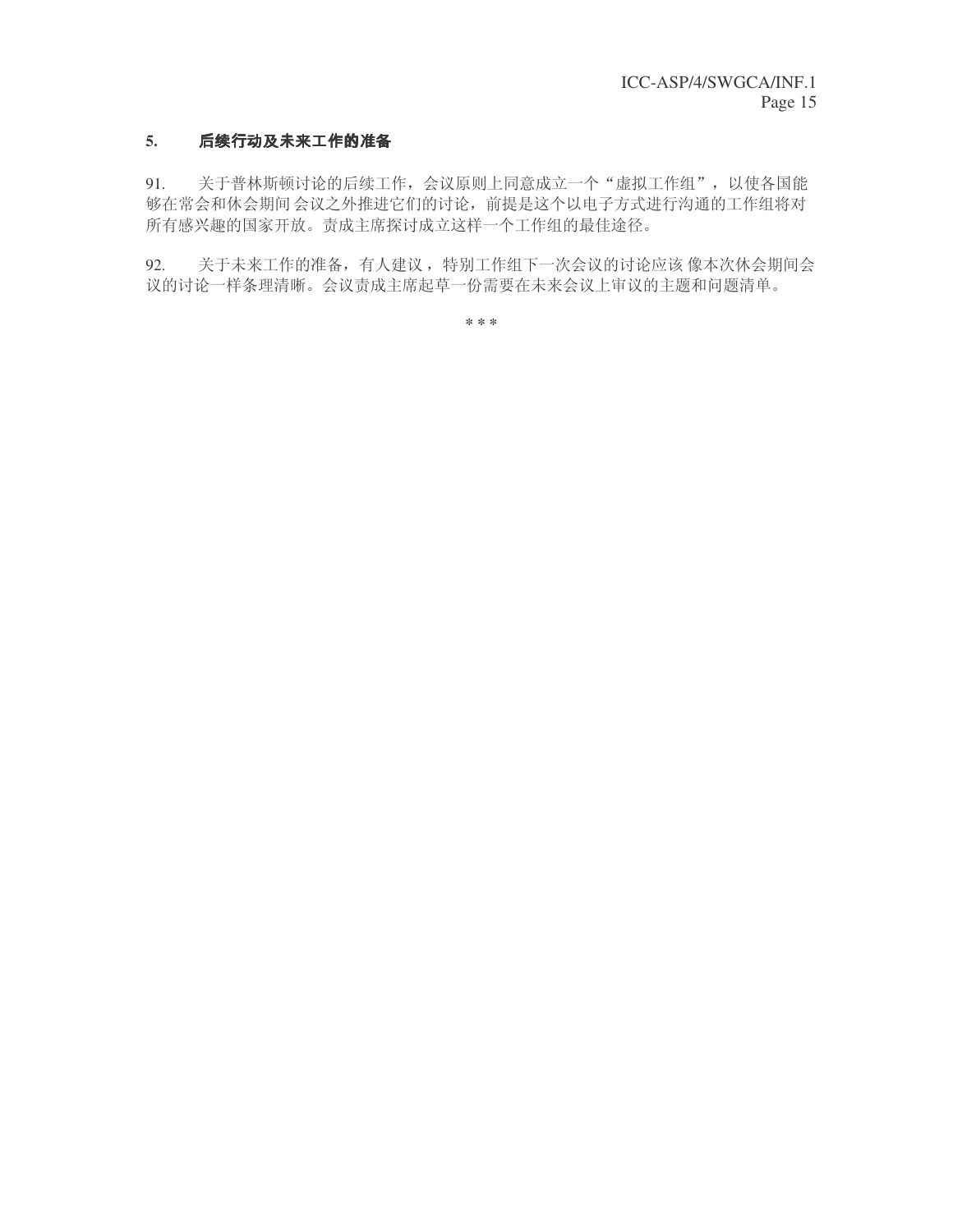### 附件一

### $\mathcal{L}$  , and a set of the set of the set of the set of the set of the set of the set of the set of the set of the set of the set of the set of the set of the set of the set of the set of the set of the set of the set of

### 建议 A

定义, 第1款::

"为了本规约的目的, 一个人犯有'侵略罪'是指在能够有效控制或指引一个国家的政治或军 事行动时, 积极参与一项侵略行为……"

第25条, 第3款 增加一个新的(d) 之二项:

"就侵略罪而言, 第 3 款第(a)至(d)项只适用于能够有效控制或指引一个国家的政治或军事行动 的人。"

另见《犯罪要件》,一般性介绍第8段。

### 建议 B

定义, 第1款:

"为了本规约的目的, '侵略罪'是指在能够有效控制或指引一个国家的政治或军事行动时, 使这个国家从事[……集体/国家行为]。"

第25条

增加一个新的第3 之二款

"就侵略罪而言, 只有能够有效控制或指 引一个国家的政治或军事行动的人才 负刑事责任并受 到处罚。"

(第25条第3款确认适用于侵略罪。)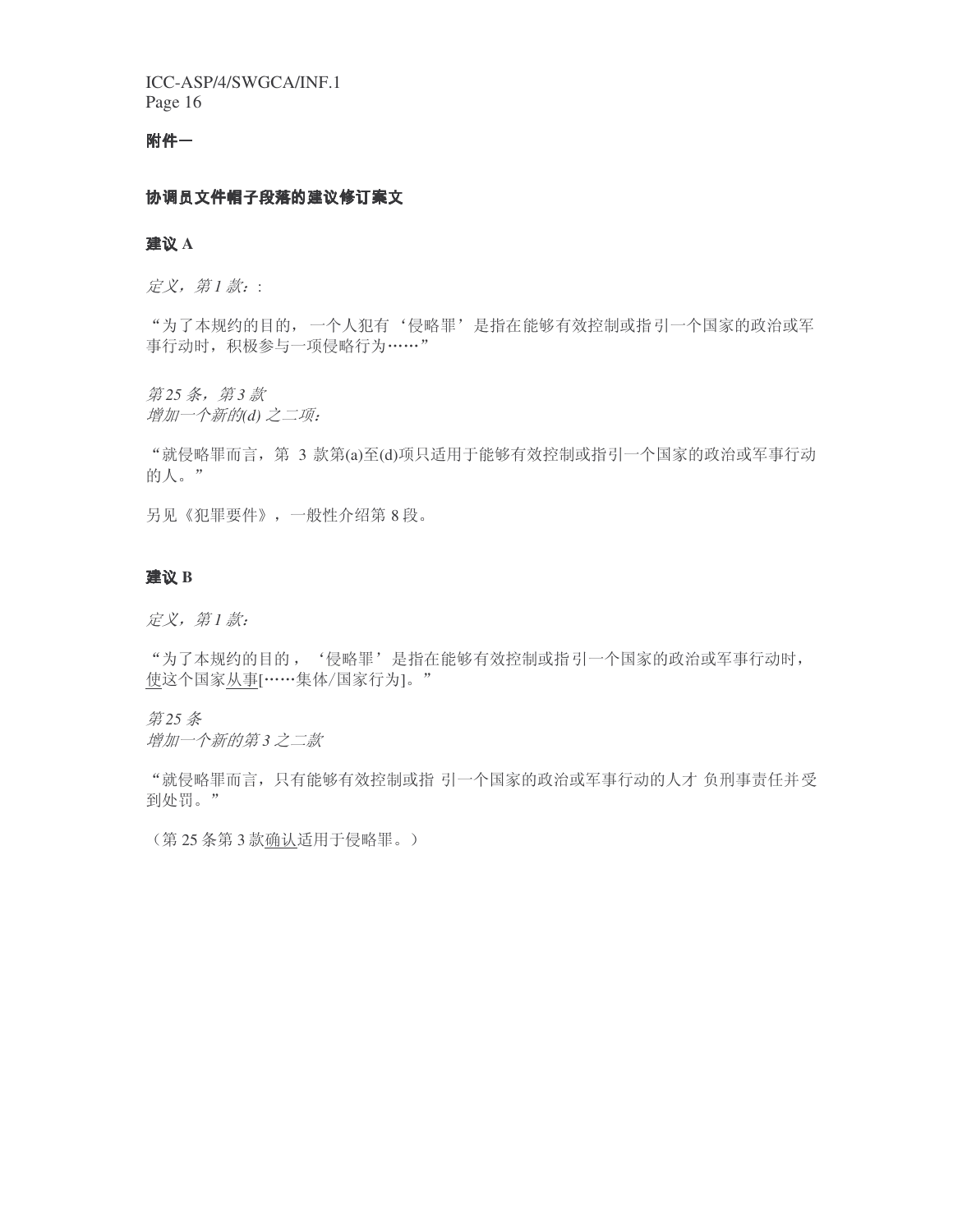### 附件二

#### 附加说明的议程 **I** → The Company of the Company of the Company of the Company of the Company of the Company of the Company of

#### 1. 与侵略罪有关的问题 §¨

2004 年的休会期间会议修订了在根据《罗马规约》第 5 条第 2 款起草关于侵略罪条款的建议时 应解决的问题清单12。鉴于大家理解这份清单并不是详尽的,与会者可以在清单上增加新的内容 或修改现有的内容。

#### 2. 在 2004 年会议上讨论过的需要进一步审议的事项 ------©-- Vwhere the contract of the contract of the contract of the contract of the contract of the contract of the contract of the contract of the contract of the contract of the contract of the contract of the contract of the cont

2004年会议的结论总体上可以分为三类: (a) 在一些问题上会议得出结论, 《罗马规约》的有关 条款是充分的,不专门对侵略罪构成问题;(b) 会议在一些问题上达成了普遍的一致,对有些问 题则建议一旦就侵略的定义达成一致,再对它们重新审议;以及(c) 在一些问题上提出了不同的 观点, 而且未能达成一致: 因此需要讲一步审议。

特别提及了以下问题:

- (a) 国家"选择不接受"法院对侵略罪的管辖权的可能性; 13
- $($ b) 为侵略罪(领导人犯罪) 保留、排除或修改第25条第3款: 以及 $^{14}$
- (c) 为侵略罪(上级命令) 保留、排除或修改第33条。<sup>15</sup>

此外, 第28 和第30 条也被指出需要进一步审议。

#### 3. 关于与《罗马规约》有关的其他问题的初步讨论 and the state of the state of the state of the state of the state of the state of the state of the state of the state of the state of the state of the state of the state of the state of the state of the state of the state ------------ $\sim$   $\sim$   $\sim$   $\sim$   $\sim$

- 国际合作和司法协助

清单上的这个问题是否需要进一步审议取决于互补原则的适用性。 2004 年会议的结论是, 关于 互补原则的条款不需要为侵略罪做出修改。因此,与会者可以讨论《罗马规约》第 9 编是否需 要任何修改。

- 调杳和起诉(《规约》第5编)
- 国家安全资料 (第 57 条第 3 款: 第 72 条: 第 93 条第 4 款和第 99 条第 5 款)

与会者可以初步讨论是否有可能需要修改有关的条款。

 $12 \text{ }\gamma$ 件 ICC-ASP/3/25 所载侵略罪特别工作组休会期间会议的报告, 附件二, 附录。

 $^{13}$  同上, 第19段。

<sup>14</sup> 同上, 第53段。

<sup>15</sup> 同上, 第63段。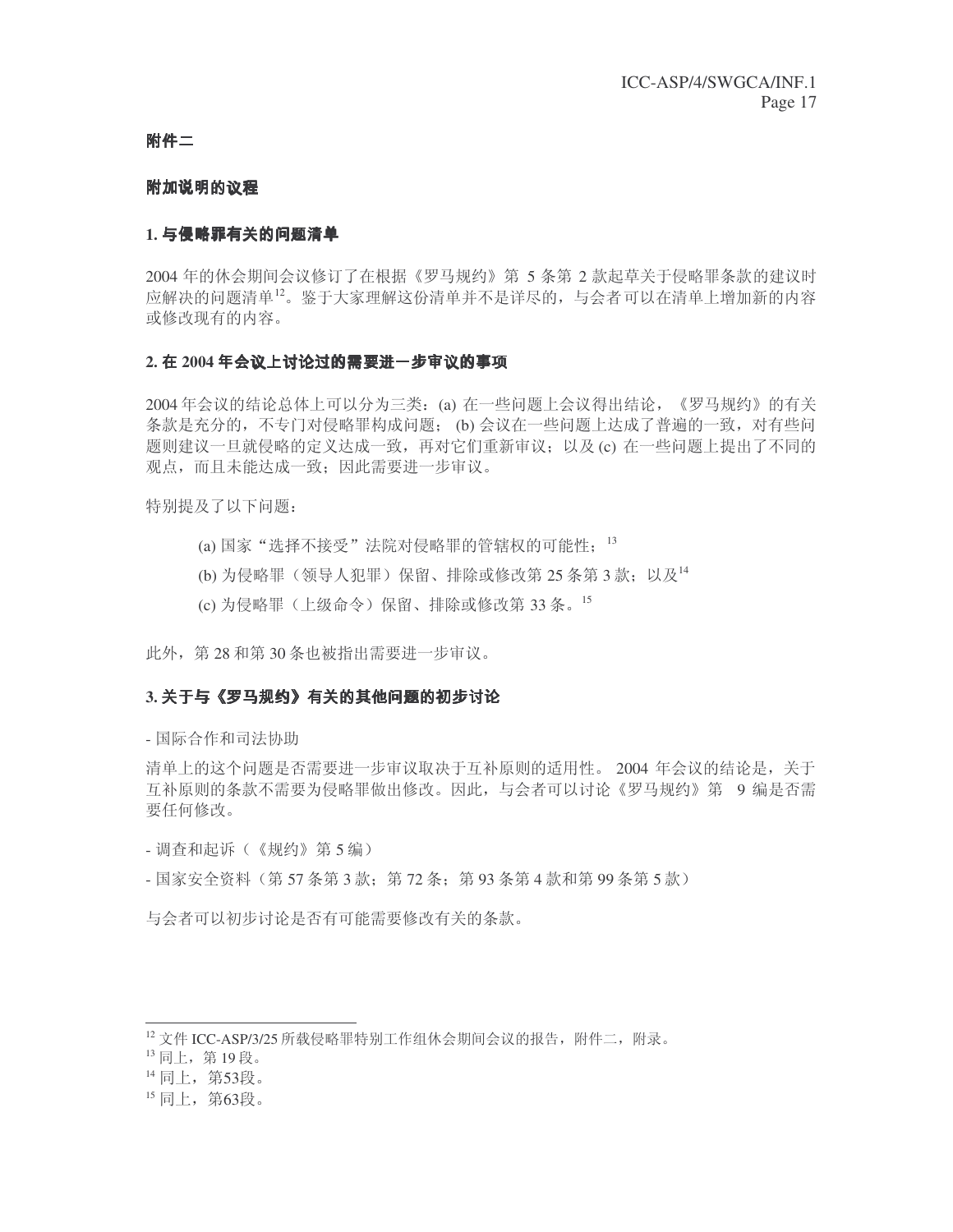### 4. **《犯**罪要件》及《程序和证**据规**则》

问题清单列出了与《犯罪要件》(其草案载于协调员的案文16)和《程序和证据规则》有关的各 项可能的问题。与会者可以讨论 在就定义本身达成一致以前是否可以以及应该如何讨论这些问 题, 又或者是否应将它们留待晚些时候再讨论。

### **5.** gh

与会者可以在协调员的案文17基础上,继续讨论侵略罪的定义。

### 6**. 法院行使管辖权的条件**

与会者可以在协调员的案文 $^{18}$ 基础上,继续讨论法院行使管辖权的条件。

#### 7. 其他事项  $\mathbf{v}$  value of  $\mathbf{v}$

与会者可以讨论与特别工作组的工作有关的各项程序性问题,特别是在缔约国大会届会 上分配 的时间及会议地点、未来的 休会期间会议, 等等。还可以讨论如果制定一份路线图, 勾画出今 后为向大会提交供审查大会审议的侵略条款建议案文所要开展的各项工作,是否会有所帮助。

<sup>&</sup>lt;sup>16</sup> PCNICC/2002/2/Add.2.

 $17$ 同上。

 $18$ 同上。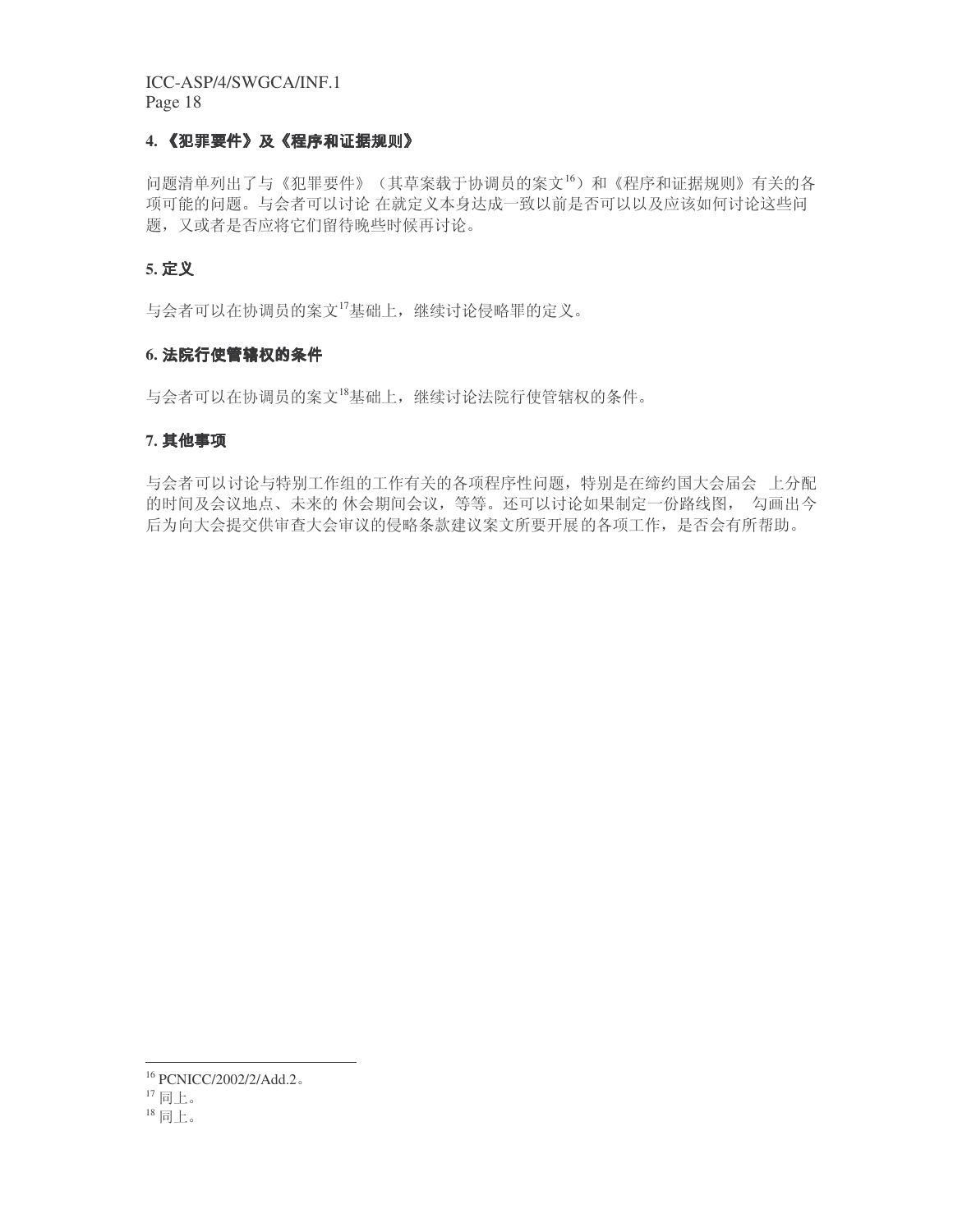附件三

-°±¨

Birute Abraitiene 女士 参赞 立陶宛常驻联合国代表团

Hugh Adsett 先生 参赞(法律事务) 加拿大常驻联合国代表团

Dziunik Aghajanian  $\pm \pm$ 副常驻代表 亚美尼亚常驻联合国代表团

Ishrat Jahan Ahmed 女士 一等秘书 孟加拉国常驻联合国代表团

Eunju Ahn  $\pm \pm$ 二等秘书 大韩民国常驻联合国代表团

Mohammad Al Ansari 先生 国际关系司司长 科威特司法部

Abdul Rahim Yousif Al Awadi 先生 国际合作和规划部助理副部长 阿拉伯联合酋长国司法、伊斯兰事务和宗教事务部

Said Nasser Al Harthy 先生 法律司副司长 阿曼外交部

Ahmed Ebrahim Ali Al Hosani 先生 检察长 阿拉伯联合酋长国司法、伊斯兰事务和宗教事务部

Zeid Ra'ad Zeid Al-Hussein 王子殿下 大使、常驻代表 约旦常驻联合国代表团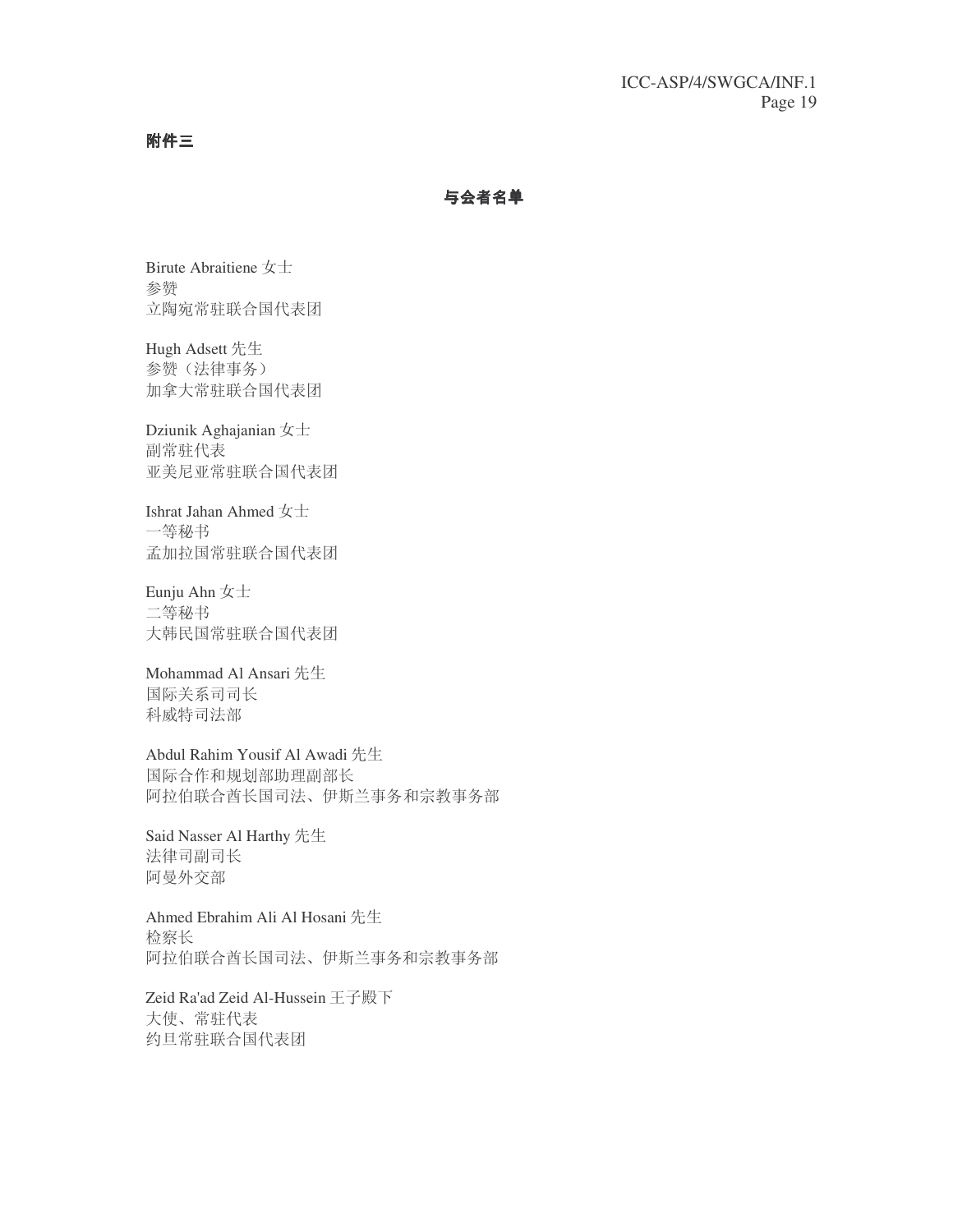Alejandra Arancedo 女士 法律顾问 巴拉圭外交部

Désiré Assogbavi 先生 促进设立国际刑事法院联盟

Jongin Bae 先生 条约司副司长 大韩民国外交和贸易部

Stefan Barriga 先生 一等秘书(法律事务) 列支敦士登常驻联合国代表团

Igor Bartho 先生 法律顾问 斯洛伐克常驻联合国代表团

Caroline Baudot  $\pm \pm$ 法律干事 促进设立国际刑事法院联盟

Tal Becker 先生 法律顾问 以色列常驻联合国代表团

Jutta Bertram-Nothnagel  $\pm \pm$ 负责与国际组织关系事务的副秘书长 国际律师联盟

Niels Blokker 先生 法律顾问 荷兰外交部

Aimee Bolletino 女士 研究助理 萨摩亚

William Burke-White 先生 公共和国际事务讲师 Woodrow Wilson 学院

Hans-Werner Bussmann 先生 国际刑事法院专员 德国外交部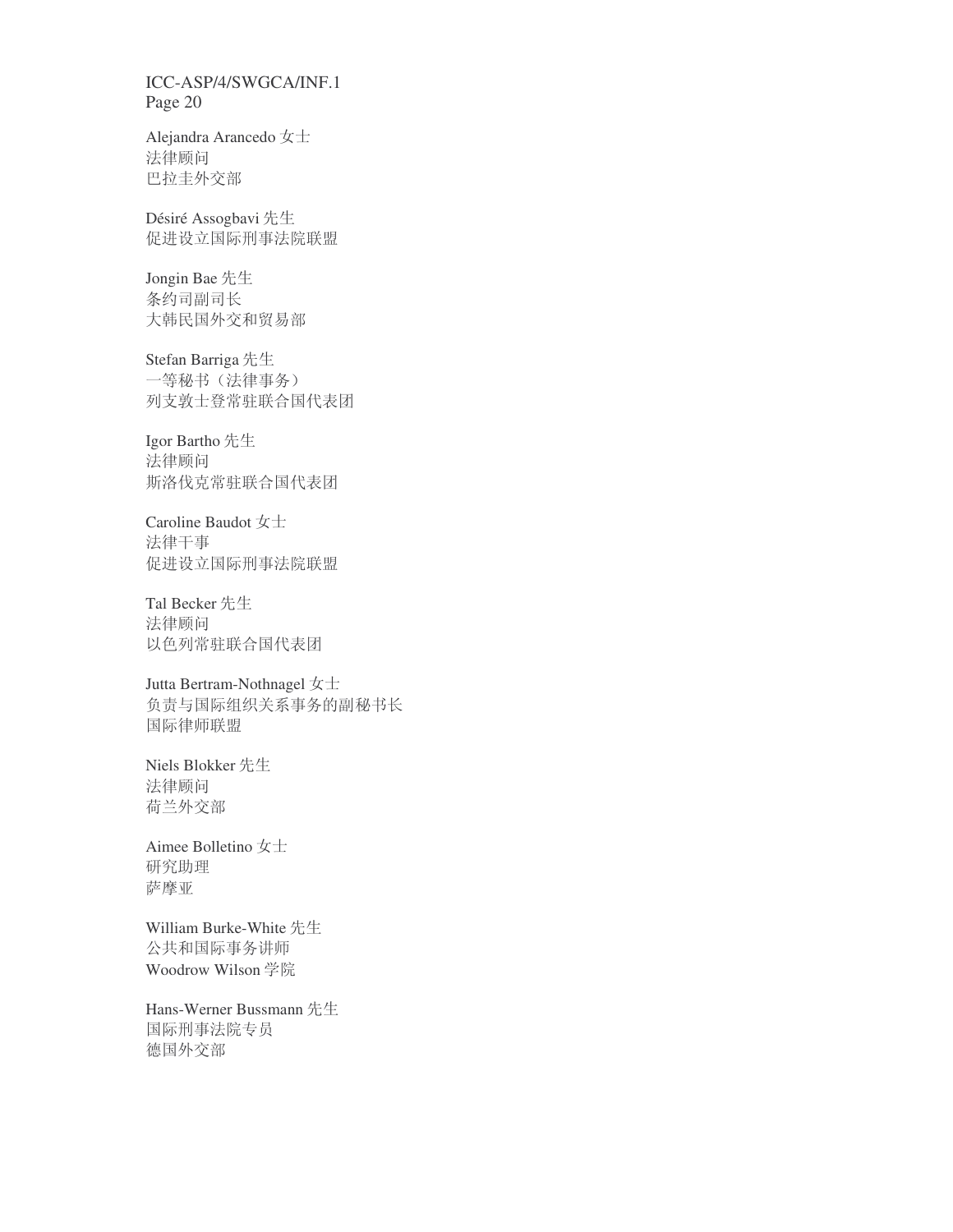Sofia Candeias  $\pm \pm$ 法律干事 联合国驻东帝汶代表团

Dong-Eun Chung 先生 法律参赞 大韩民国驻海牙大使馆

Roger S. Clark 先生 Rutgers 法学院教授 萨摩亚

Brigitte Collet 夫人 法律顾问 法国常驻联合国代表团

Anne Marie L. Corominas  $\pm \pm$ 法律顾问 菲律宾常驻联合国代表团

齐大海先生 二等秘书 中国外交部条法司

Wolfgang Danspeckgruber 先生 列支敦士登自决权研究所所长 普林斯顿大学

Phani Dascalopoulou-Livada 女士 法律顾问、国际公法科科长 希腊外交部

Valérie Delcroix 女士 随员 比利时外交部

Richard Dicker 先生 国际司法部主任 人权观察组织

Lyubomira Dimitrova 夫人 国家专家 保加利亚司法部

Benjamin B. Ferencz 先生 佩斯和平中心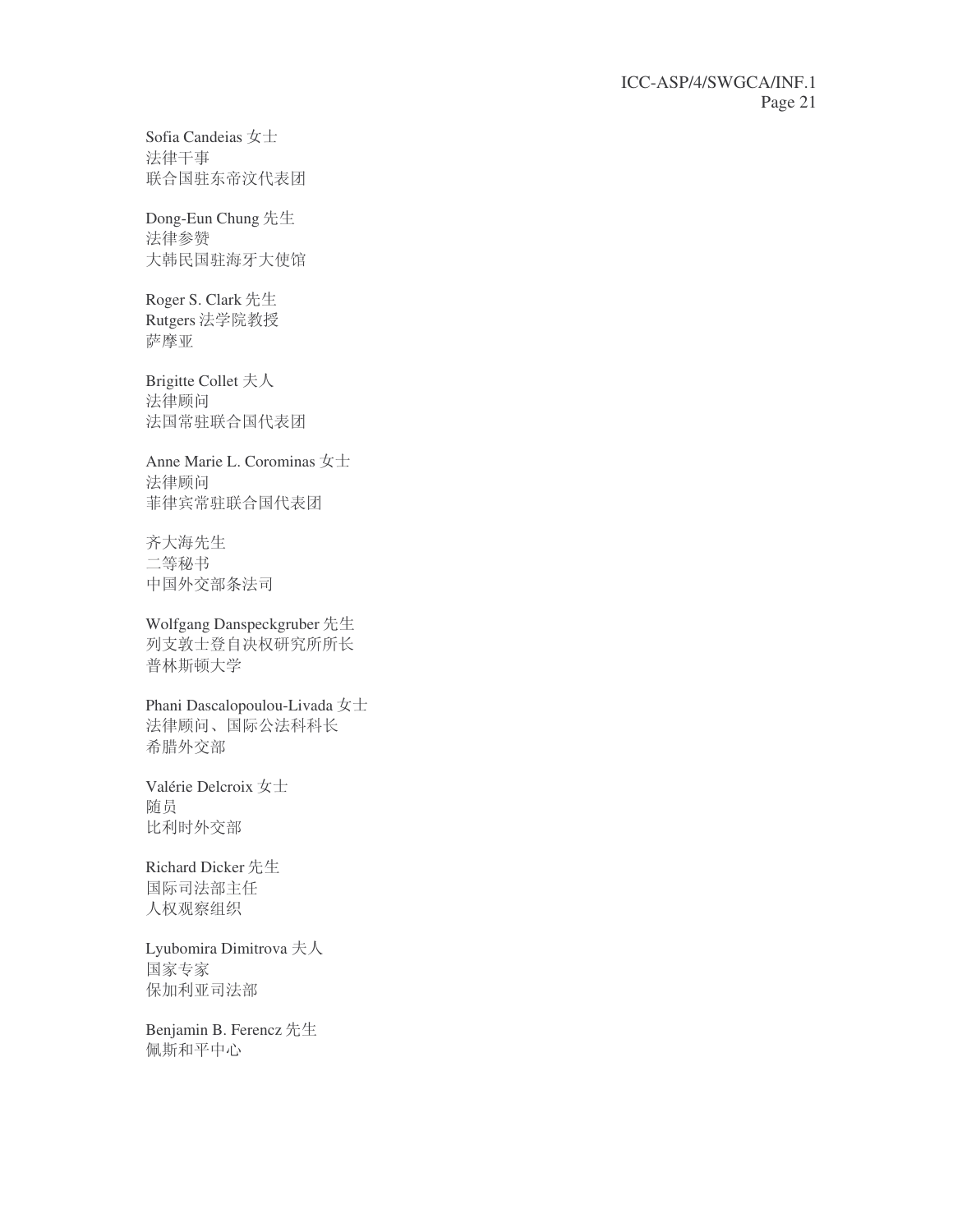Donald M. Ferencz 先生 主任 "同一个星球" (Planethood) 基金会

Fanny Fontaine 女士 随员 比利时司法部

Daniel Frank 先生 顾问 瑞士外交部

Mathew Gbayoro 先生 法律和领事事务司司长 科特迪瓦外交部

Elizabeta Gjorgjieva 女士 参赞 前南斯拉夫的马其顿共和国常驻联合国代表团

Juan Manuel Gómez-Robledo 先生 副常驻代表 墨西哥常驻联合国代表团

Didier Gonzalez 先生 参赞 法国外交部

Henry Hanson-Hall 先生 副团长 加纳驻海牙大使馆

# Juliet Hay  $\pm\pm$

一等秘书 新西兰驻海牙大使馆

### Mahmoud Hmoud 先生

一等秘书、法律顾问 约旦常驻联合国代表团

Anjali Kamat 女士 促进设立国际刑事法院联盟

### Jyldyz Kasymova  $\pm \pm$

随员 吉尔吉斯斯坦常驻联合国代表团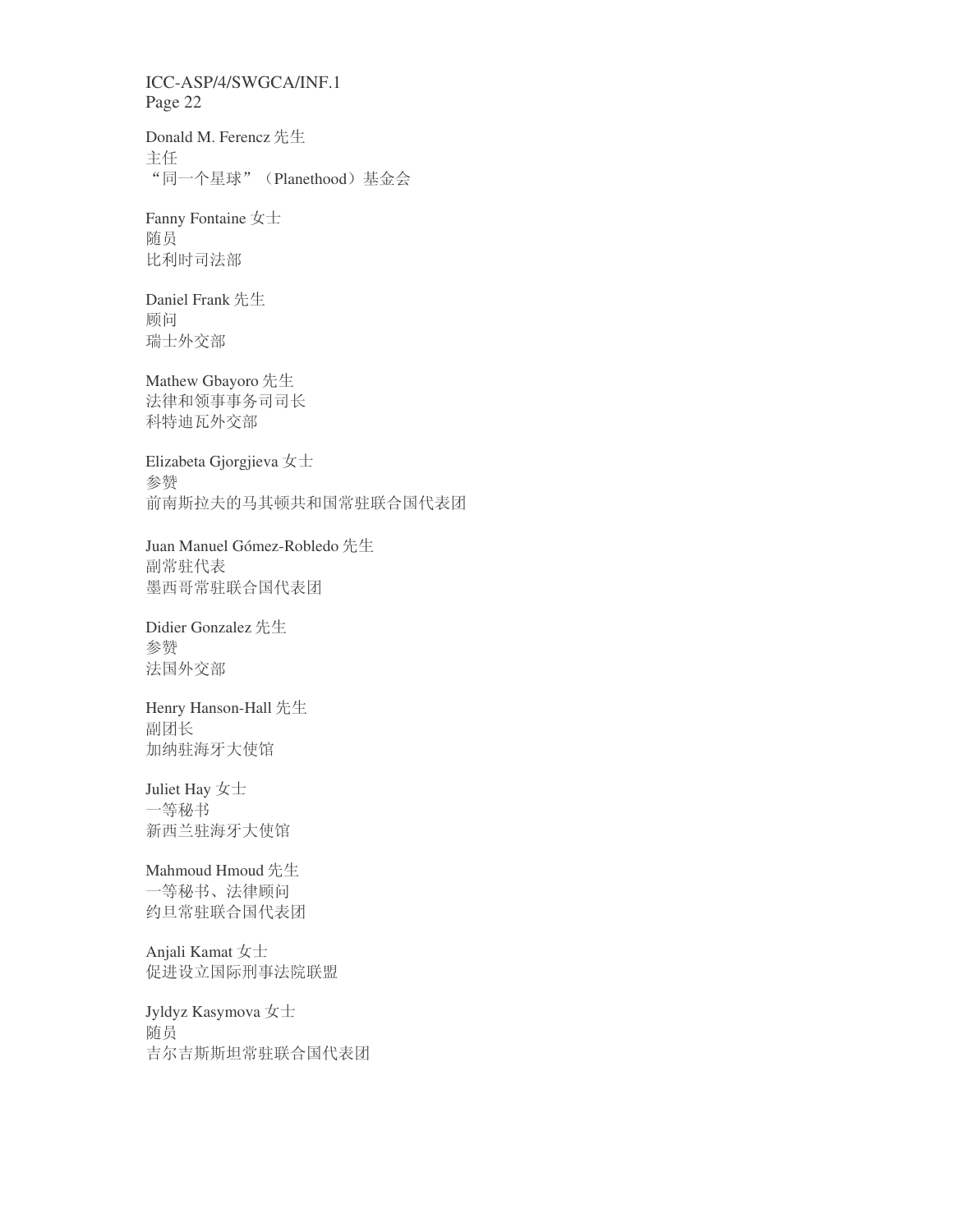Rossette Nyirinkindi Katungye  $\pm \pm$ 公使衔参赞 乌干达常驻联合国代表团

Claus Kress 先生 教授 德国科隆大学法学院

Frane Krnic 阁下 大使 克罗地亚驻海牙大使馆

Marja Lehto 女士 法律司司长 芬兰外交部

Mamadou Moustapha Loum 先生 法律顾问 塞内加尔常驻联合国代表团

Anna Lyubalina 女士 三等秘书 俄罗斯联邦常驻联合国代表团

Andrzej Makarewicz 先生 部长高级顾问 波兰外交部

Ilgar Mammadov 先生 参赞 阿塞拜疆常驻联合国代表团

Sivuyile Maqungo 先生 法律参赞 南非常驻联合国代表团

Alexander Marschik 先生 副常驻代表 奥地利常驻联合国代表团

Jacques Pierre Matilus 先生 第一助理 海地外交部

Denise McQuade 女士 法律司助理法律顾问 爱尔兰外交部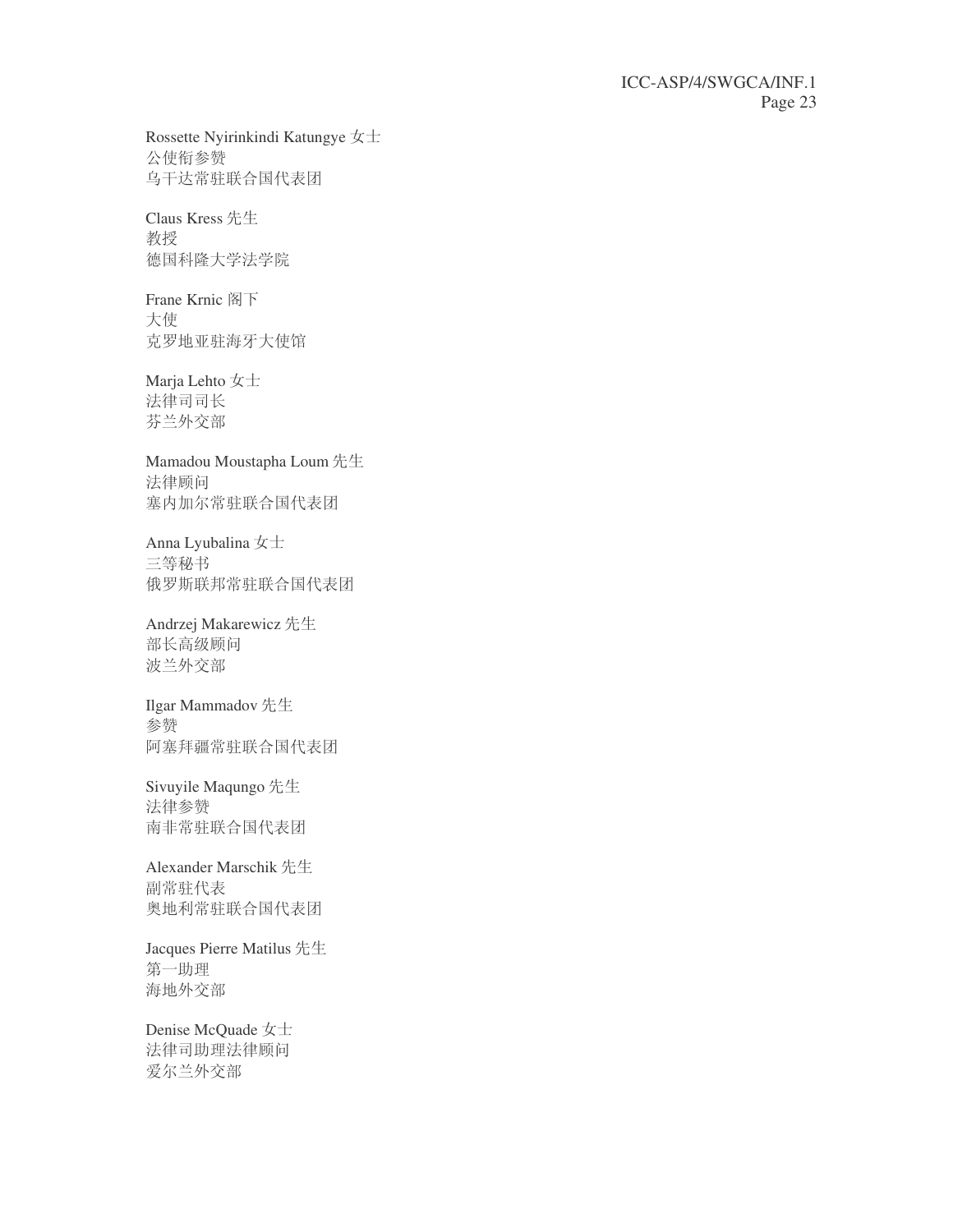Karim Medrek 先生 法律参赞 摩洛哥常驻联合国代表团

Martin Mennecke 先生 法律顾问 丹麦国际研究所

Hideyuki Miyazaki 先生 国际法律事务局官员 日本外务省

Christian Much 先生 法律顾问 德国常驻联合国代表团

Nainendra Nand 先生 副检察长 斐济检察总署

Giuseppe Nesi 先生 教授、法律顾问 意大利常驻联合国代表团

Daniel D.N. Nsereko 先生 法学教授 鸟干达

Ferdinand Nyabenda 阁下 大使 布隆迪驻比利时大使馆

Bertha A. Nyagetera Hyera $\bigstar\pm$ 特命全权公使 坦桑尼亚联合共和国驻比利时大使馆

Karen R. Odaba Mosoti 女士 法律顾问 肯尼亚常驻联合国代表团

Paulo Oliveira 先生 欧洲联盟国际刑事法院事务联络人 欧洲联盟理事会

M. Moctar Alaoui Ould Youba 先生 一等参赞 毛里塔尼亚常驻联合国代表团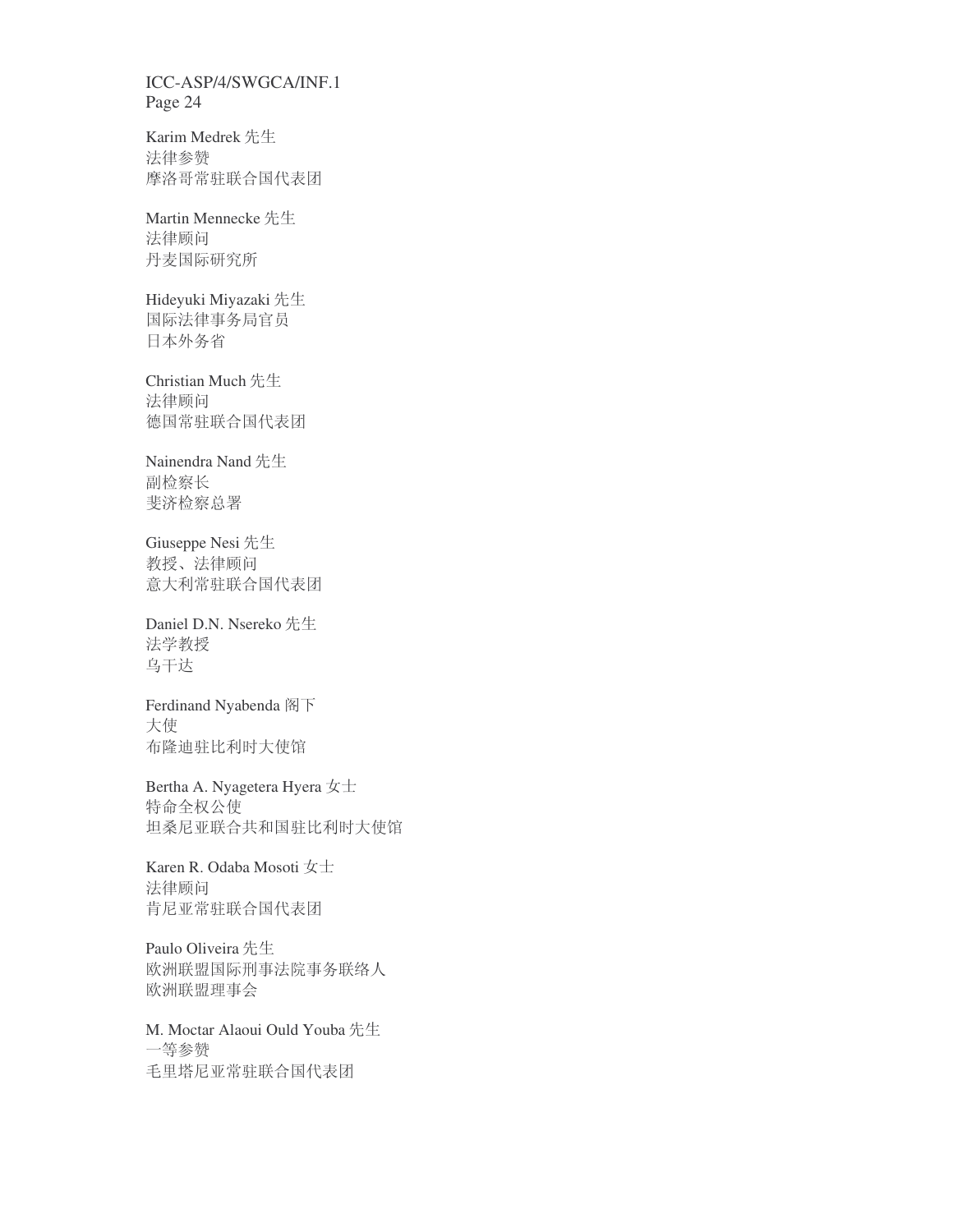William Pace 先生 会议召集人 促进设立国际刑事法院联盟

Oksana Pasheniuk 女士 三等秘书 乌克兰常驻联合国代表团

Francesco Presutti 先生 首席行政官 欧洲联盟理事会

Carmen Quesada Alcalá 女士 国际法讲师 西班牙国立远程教育大学

Gaile A. Ramoutar  $\pm \pm$ 一等秘书 特立尼达和多巴哥常驻联合国代表团

Lydia Randrianarivony  $\pm \pm$ 参赞 马达加斯加常驻联合国代表团

Idelfonso Reyes 先生 副检察长 多米尼加共和国

Martin Roger 先生 三等秘书、法律顾问 爱沙尼亚常驻联合国代表团

H. Harry L. Roque, Jr. 先生 国际法律研究所所长、法律教授 菲律宾大学法律中心

Anne Rübesame  $\pm \pm$ 律师、代表团顾问 德国

Medard Rwelamira 先生 缔约国大会秘书处司长 国际刑事法院

Mahmoud Samy 先生 法律顾问 埃及常驻联合国代表团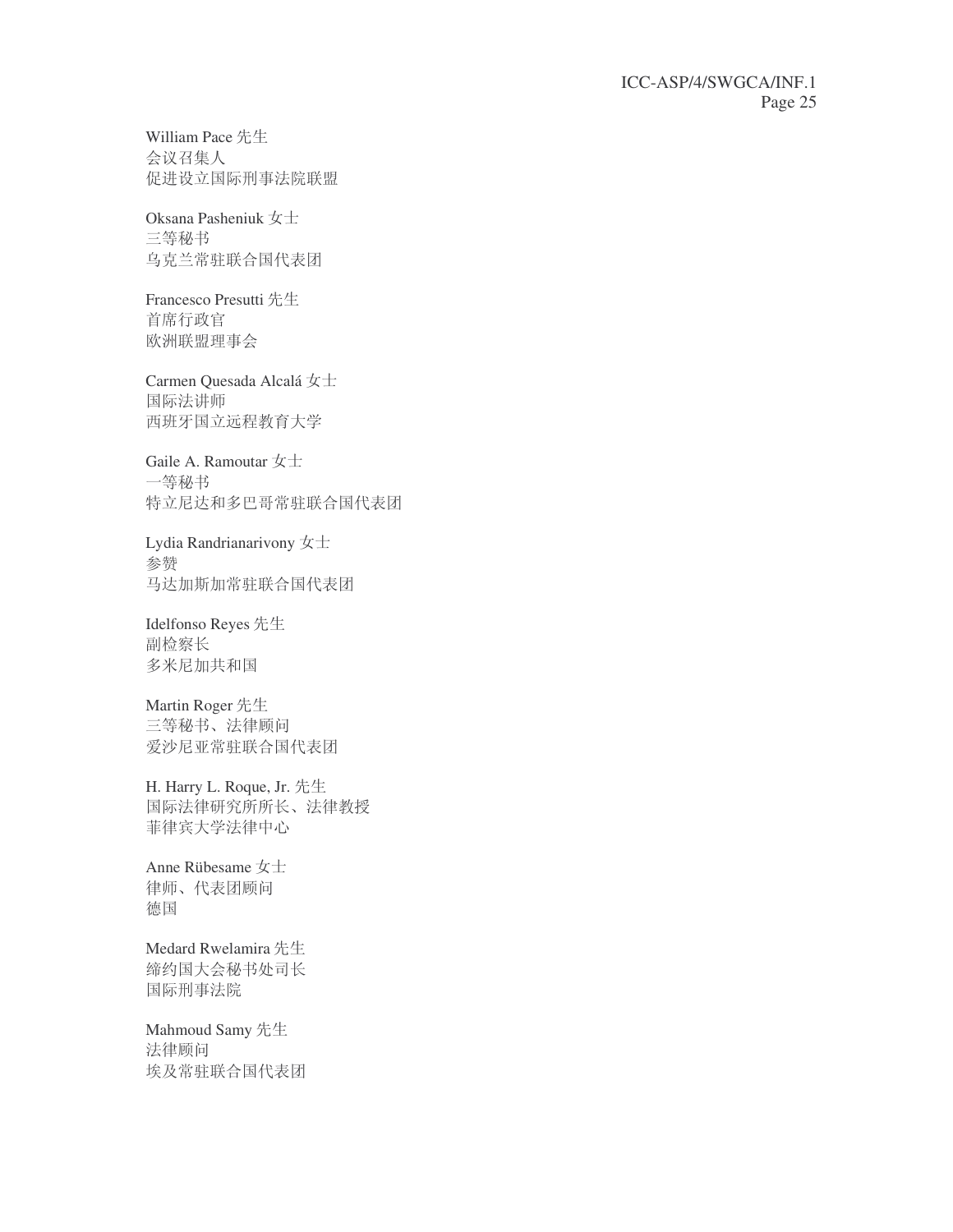Csaba Simon 先生 法律顾问 匈牙利常驻联合国代表团

Martin Sorby 先生 法律司副司长 挪威外交部

Anna Sotaniemi 女士 一等秘书、法律顾问 芬兰常驻联合国代表团

Ioana Gabriela Stancu 女士 一等秘书 罗马尼亚外交部

Nicolaos Strapatsas 先生 委员 促进有效国际刑法委员会

Brigitte Suhr 女士 促进设立国际刑事法院联盟

Esti Tambay $\mbox{\large $\not \!\! \pm \negthinspace \pm $}$ 促进设立国际刑事法院联盟

Vladimir Y. Tarabrin 先生 法律司副司长 俄罗斯联邦外交部

Luis Serradas Tavares 先生 法律事务司司长 葡萄牙外交部

Georges Ternes 先生 随员、第六委员会代表 卢森堡常驻联合国代表团

Jacques Thill 先生 国际刑事法院事务主管人 卢森堡外交部政治事务司

Jennifer Trahan  $\pm \pm$ 人权观察组织

Teoman Uykur 先生 法律参赞 土耳其驻美国大使馆